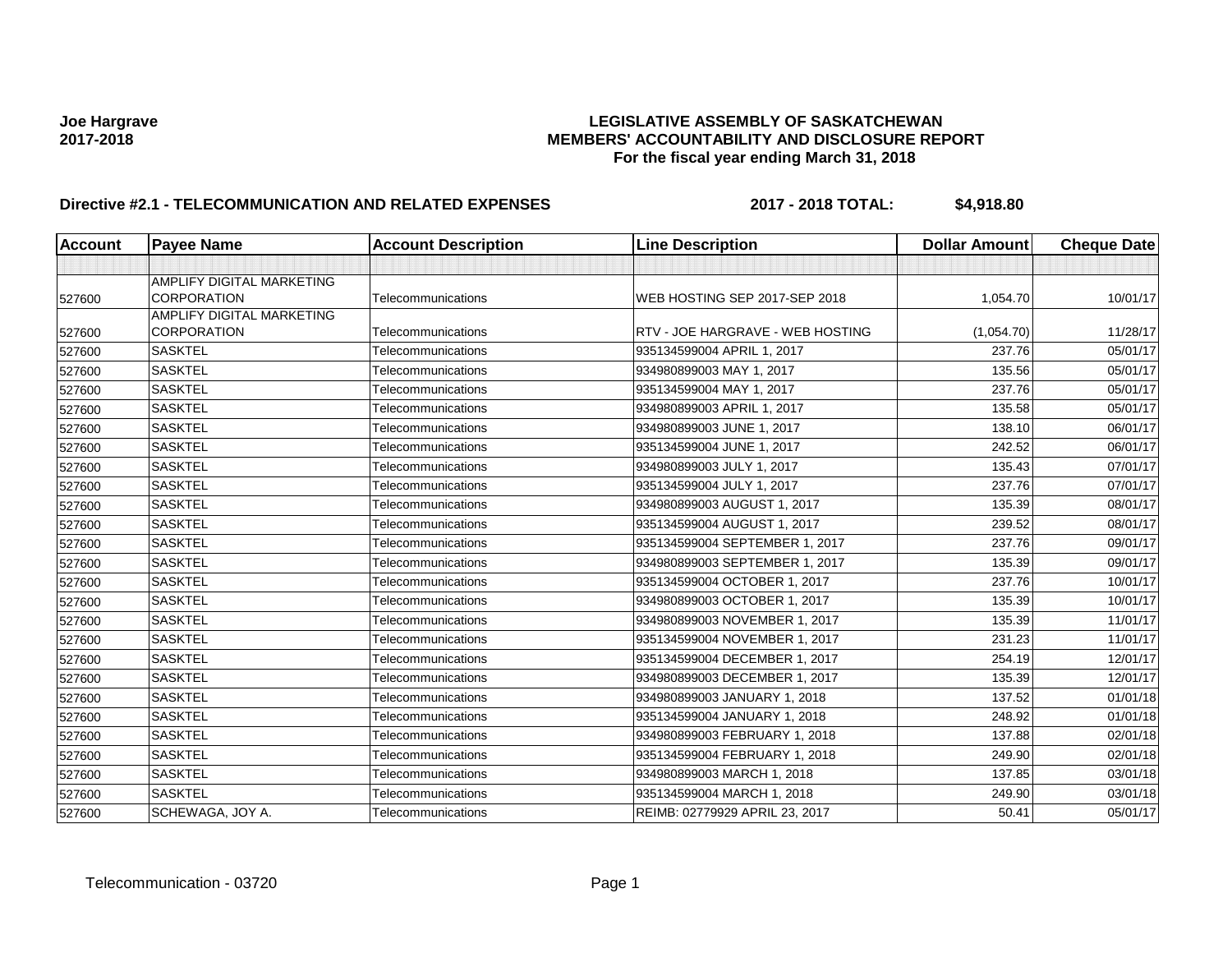# **Joe Hargrave LEGISLATIVE ASSEMBLY OF SASKATCHEWAN 2017-2018 MEMBERS' ACCOUNTABILITY AND DISCLOSURE REPORT For the fiscal year ending March 31, 2018**

# **Directive #2.1 - TELECOMMUNICATION AND RELATED EXPENSES 2017 - 2018 TOTAL: \$4,918.80**

| <b>Account</b> | <b>Payee Name</b>       | <b>Account Description</b> | <b>Line Description</b>               | Dollar Amount | <b>Cheque Date</b> |
|----------------|-------------------------|----------------------------|---------------------------------------|---------------|--------------------|
|                |                         |                            |                                       |               |                    |
| 527600         | SCHEWAGA, JOY A.        | Telecommunications         | REIMB: 277992988005 MAY 23, 2017      | 50.41         | 06/05/17           |
| 527600         | SCHEWAGA, JOY A.        | Telecommunications         | REIMB: 277992988005 JUNE 23, 2017     | 50.41         | 07/01/17           |
| 527600         | SCHEWAGA, JOY A.        | Telecommunications         | REIMB: 277992988005 JULY 23, 2017     | 50.41         | 08/01/17           |
| 527600         | SCHEWAGA, JOY A.        | Telecommunications         | REIMB: 277992988005 OCTOBER 23, 2017  | 33.76         | 11/01/17           |
|                |                         |                            | REIMB: 277992988005 SEPTEMBER 23.     |               |                    |
| 527600         | SCHEWAGA, JOY A.        | Telecommunications         | 2017                                  | 33.76         | 11/01/17           |
| 527600         | SCHEWAGA, JOY A.        | Telecommunications         | REIMB: 277992988005 NOV-DEC 2017      | 67.52         | 01/19/18           |
| 527600         | <b>SCHEWAGA, JOY A.</b> | Telecommunications         | REIMB: 277992988005 FEBRUARY 23, 2018 | 42.27         | 03/01/18           |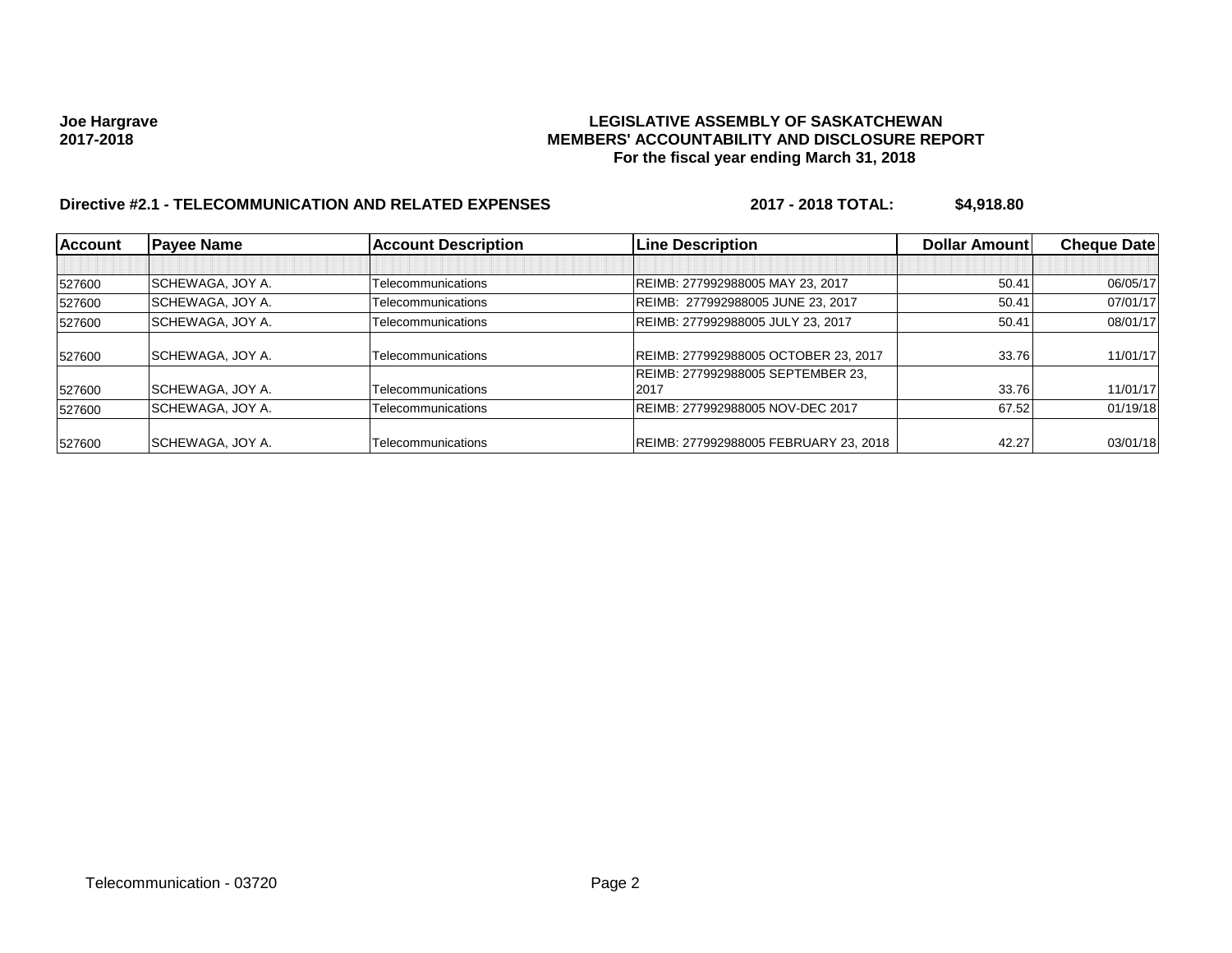### **LEGISLATIVE ASSEMBLY OF SASKATCHEWAN MEMBERS' ACCOUNTABILITY AND DISCLOSURE REPORT For the fiscal year ending March 31, 2018**

# **Directive #3.1 - MLA TRAVEL AND LIVING EXPENSES 2017 - 2018 TOTAL: \$28,093.29**

| <b>Account</b> | <b>Payee Name</b> | <b>Account Description</b>  | <b>Line Description</b>                           | <b>Dollar Amount</b> | <b>Cheque Date</b> |
|----------------|-------------------|-----------------------------|---------------------------------------------------|----------------------|--------------------|
|                |                   |                             |                                                   |                      |                    |
|                |                   |                             | APRIL 2017 MLA REGINA                             |                      |                    |
| 541900         | HARGRAVE, JOE     | Elected Rep - Travel        | <b>ACCOMMODATIONS</b>                             | 1,500.00             | 04/12/17           |
| 541900         | HARGRAVE, JOE     | <b>Elected Rep - Travel</b> | <b>MLA TRAVEL APRIL 2 - 30, 2017</b>              | 1,609.85             | 05/01/17           |
| 541900         | HARGRAVE, JOE     | Elected Rep - Travel        | MAY 2017 MLA REGINA<br><b>ACCOMMODATIONS</b>      | 1,550.00             | 05/24/17           |
| 541900         | HARGRAVE, JOE     | Elected Rep - Travel        | MLA TRAVEL MAY 17 - 24, 2017                      | 713.05               | 06/20/17           |
|                |                   |                             | JUNE 2017 MLA REGINA                              |                      |                    |
| 541900         | HARGRAVE, JOE     | Elected Rep - Travel        | <b>ACCOMMODATIONS</b>                             | 1,500.00             | 06/20/17           |
| 541900         | HARGRAVE, JOE     | <b>Elected Rep - Travel</b> | MLA TRAVEL MAY 1 - 16, 2017                       | 1.327.70             | 06/20/17           |
| 541900         | HARGRAVE, JOE     | <b>Elected Rep - Travel</b> | MLA TRAVEL JULY 14, 2017                          | 242.20               | 07/14/17           |
| 541900         | HARGRAVE, JOE     | <b>Elected Rep - Travel</b> | JULY 2017 MLA REGINA<br><b>ACCOMMODATIONS</b>     | 1,550.00             | 07/25/17           |
|                |                   |                             | AUGUST 2017 MLA REGINA                            |                      |                    |
| 541900         | HARGRAVE, JOE     | <b>Elected Rep - Travel</b> | <b>ACCOMMODATIONS</b>                             | 1,550.00             | 08/18/17           |
| 541900         | HARGRAVE, JOE     | <b>Elected Rep - Travel</b> | MLA TRAVEL AUGUST 7-9, 2017                       | 444.45               | 09/14/17           |
| 541900         | HARGRAVE, JOE     | <b>Elected Rep - Travel</b> | SEPTEMBER 2017 MLA REGINA<br><b>ACCOMMODATION</b> | 1,500.00             | 09/20/17           |
|                |                   |                             | OCTOBER 2017 MLA REGINA                           |                      |                    |
| 541900         | HARGRAVE, JOE     | <b>Elected Rep - Travel</b> | <b>ACCOMMODATIONS</b>                             | 1,550.00             | 10/13/17           |
| 541900         | HARGRAVE, JOE     | <b>Elected Rep - Travel</b> | MLA TRAVEL OCTOBER 28, 2017                       | 125.00               | 10/24/17           |
| 541900         | HARGRAVE, JOE     | <b>Elected Rep - Travel</b> | NOVEMBER 2017 MLA REGINA<br><b>ACCOMMODATIONS</b> | 1,500.00             | 11/15/17           |
| 541900         | HARGRAVE, JOE     | Elected Rep - Travel        | MLA TRAVEL OCT 23-NOV 8, 2017                     | 1,629.80             | 11/21/17           |
| 541900         | HARGRAVE, JOE     | <b>Elected Rep - Travel</b> | MLA TRAVEL NOVEMBER 9-20, 2017                    | 1,030.60             | 11/21/17           |
| 541900         | HARGRAVE, JOE     | Elected Rep - Travel        | MLA TRAVEL NOV 21-DEC 7, 2017                     | 1,594.45             | 12/11/17           |
|                |                   |                             | <b>DECEMBER 2017 MLA REGINA</b>                   |                      |                    |
| 541900         | HARGRAVE, JOE     | <b>Elected Rep - Travel</b> | <b>ACCOMMODATIONS</b>                             | 1,550.00             | 12/13/17           |
| 541900         | HARGRAVE, JOE     | Elected Rep - Travel        | JANUARY 2018 MLA REGINA<br><b>ACCOMMODATIONS</b>  | 1,550.00             | 01/15/18           |
|                |                   |                             | FEBRUARY 2018 MLA REGINA                          |                      |                    |
| 541900         | HARGRAVE, JOE     | <b>Elected Rep - Travel</b> | <b>ACCOMMODATIONS</b>                             | 1,400.00             | 02/08/18           |
| 541900         | HARGRAVE, JOE     | <b>Elected Rep - Travel</b> | MLA TRAVEL JANUARY 20, 2018                       | 125.00               | 03/01/18           |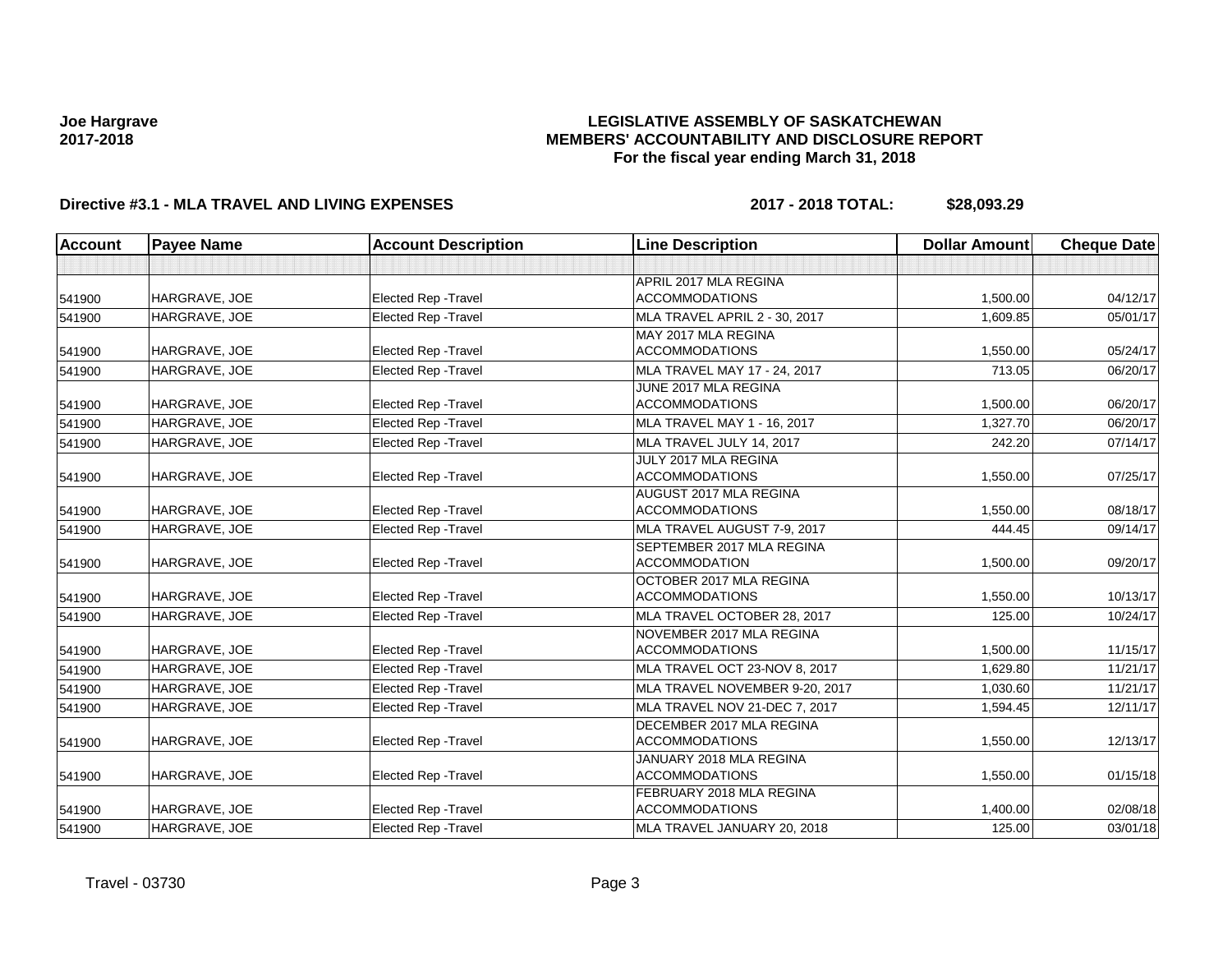### **LEGISLATIVE ASSEMBLY OF SASKATCHEWAN MEMBERS' ACCOUNTABILITY AND DISCLOSURE REPORT For the fiscal year ending March 31, 2018**

# **Directive #3.1 - MLA TRAVEL AND LIVING EXPENSES 2017 - 2018 TOTAL: \$28,093.29**

| <b>Account</b> | lPavee Name      | lAccount Description        | <b>ILine Description</b>     | Dollar Amountl | <b>Cheque Datel</b> |
|----------------|------------------|-----------------------------|------------------------------|----------------|---------------------|
|                |                  |                             |                              |                |                     |
|                |                  |                             | MARCH 2018 MLA REGINA        |                |                     |
| 541900         | HARGRAVE, JOE    | Elected Rep - Travel        | <b>ACCOMMODATIONS</b>        | 1,550.00       | 03/21/18            |
| 541900         | HARGRAVE, JOE    | <b>Elected Rep - Travel</b> | MLA TRAVEL MARCH 12-28, 2018 | 926.19         | 03/27/18            |
| 541900         | SCHEWAGA, JOY A. | <b>Elected Rep - Travel</b> | MLA TRAVEL JANUARY 25, 2018  | 30.00          | 02/01/18            |
| 541900         | SCHEWAGA, JOY A. | <b>Elected Rep - Travel</b> | MLA TRAVEL FEBRUARY 17, 2018 | 45.00          | 02/14/18            |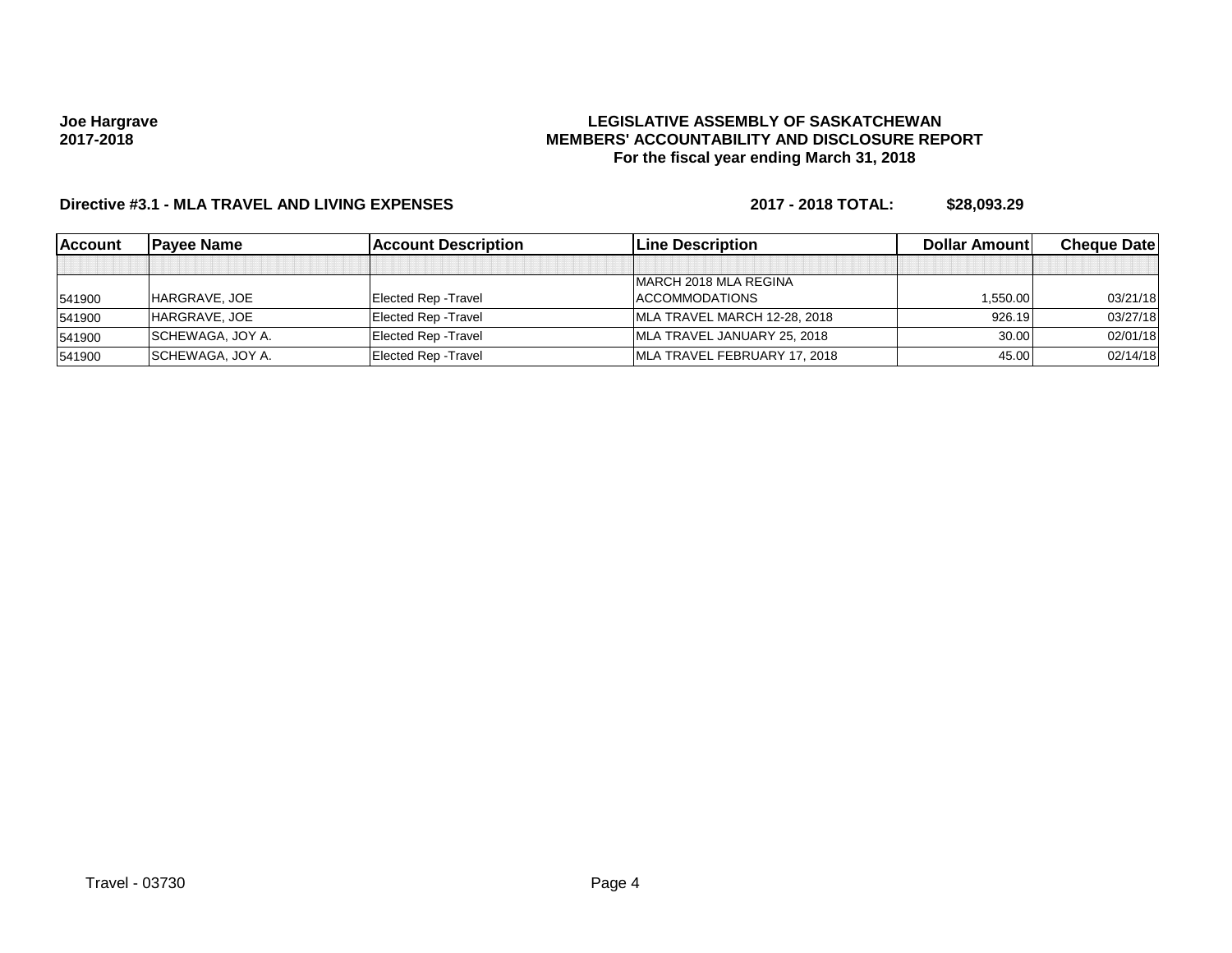### **LEGISLATIVE ASSEMBLY OF SASKATCHEWAN MEMBERS' ACCOUNTABILITY AND DISCLOSURE REPORT For the fiscal year ending March 31, 2018**

| <b>Account</b> | <b>Payee Name</b>                                                | <b>Account Description</b>                          | <b>Line Description</b>                      | <b>Dollar Amount</b> | <b>Cheque Date</b> |
|----------------|------------------------------------------------------------------|-----------------------------------------------------|----------------------------------------------|----------------------|--------------------|
|                |                                                                  |                                                     |                                              |                      |                    |
| 521360         | TRIPLE R VENTURES                                                | Policing, Protection and Emergency Fire<br>Services | RENOVATIONS SPREAD OVER LEASE<br><b>TERM</b> | 197.30               | 07/01/17           |
| 522000         | TRIPLE R VENTURES                                                | Rent of Ground, Buildings and Other Space           | APRIL 2017 MLA OFFICE RENT                   | 1,500.00             | 04/01/17           |
| 522000         | <b>TRIPLE R VENTURES</b>                                         | Rent of Ground, Buildings and Other Space           | MAY 2017 MLA OFFICE RENT                     | 1,500.00             | 05/01/17           |
| 522000         | TRIPLE R VENTURES                                                | Rent of Ground, Buildings and Other Space           | JUNE 2017 MLA OFFICE RENT                    | 1,500.00             | 06/01/17           |
| 522000         | <b>TRIPLE R VENTURES</b>                                         | Rent of Ground, Buildings and Other Space           | JULY 2017 MLA OFFICE RENT                    | 1,500.00             | 07/01/17           |
| 522000         | TRIPLE R VENTURES                                                | Rent of Ground, Buildings and Other Space           | AUGUST 2017 MLA OFFICE RENT                  | 1,500.00             | 08/01/17           |
| 522000         | <b>TRIPLE R VENTURES</b>                                         | Rent of Ground, Buildings and Other Space           | SEPTEMBER 2017 MLA OFFICE RENT               | 1,500.00             | 09/01/17           |
| 522000         | TRIPLE R VENTURES                                                | Rent of Ground, Buildings and Other Space           | OCTOBER 2017 MLA OFFICE RENT                 | 1,500.00             | 10/01/17           |
| 522000         | TRIPLE R VENTURES                                                | Rent of Ground, Buildings and Other Space           | NOVEMBER 2017 MLA OFFICE RENT                | 1,500.00             | 11/01/17           |
| 522000         | <b>TRIPLE R VENTURES</b>                                         | Rent of Ground, Buildings and Other Space           | DECEMBER 2017 MLA OFFICE RENT                | 1,500.00             | 12/12/17           |
| 522000         | TRIPLE R VENTURES                                                | Rent of Ground, Buildings and Other Space           | JANUARY 2018 MLA OFFICE RENT                 | 1,500.00             | 01/01/18           |
| 522000         | <b>TRIPLE R VENTURES</b>                                         | Rent of Ground, Buildings and Other Space           | FEBRUARY 2018 MLA OFFICE RENT                | 1,500.00             | 02/01/18           |
| 522000         | TRIPLE R VENTURES                                                | Rent of Ground, Buildings and Other Space           | MARCH 2018 MLA OFFICE RENT                   | 1,500.00             | 03/01/18           |
| 522500         | <b>CORNERSTONE INSURANCE</b><br><b>SERVICES INCORPORATED</b>     | <b>Insurance Premiums</b>                           | INSURANCE POLICY #C70128649-1 2017           | 431.00               | 06/01/17           |
| 522700         | <b>TRIPLE R VENTURES</b>                                         | Utilities - Electricity and Nat Gas                 | 2017 UTILITIES                               | 2,794.64             | 02/01/18           |
| 524600         | <b>ADCOM SOLUTIONS</b>                                           | <b>Maintenance Contracts</b>                        | INTERNET SECURITY SOFTWARE                   | 63.55                | 07/11/17           |
| 524600         | <b>GOLDEN'S FIRE EXTINGUISHERS</b><br><b>SALES &amp; SERVICE</b> | <b>Maintenance Contracts</b>                        | FIRE EXTINGUISHER SERVICE - NO GST           | 25.00                | 06/02/17           |
| 525000         | SCHEWAGA, JOY A.                                                 | Postal, Courier, Freight and Related                | POSTAGE/OFFICE SUPPLIES                      | 89.25                | 06/06/17           |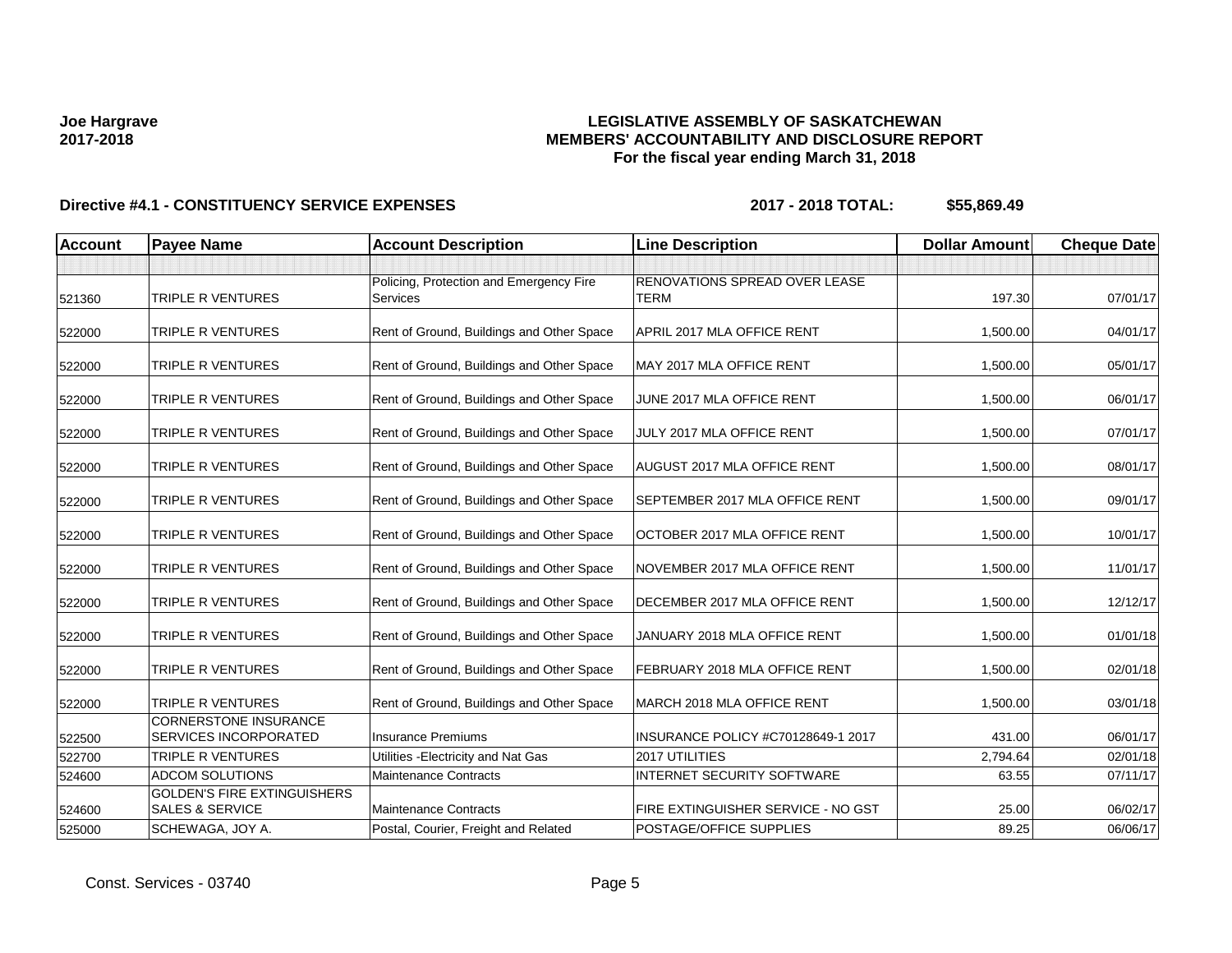### **LEGISLATIVE ASSEMBLY OF SASKATCHEWAN MEMBERS' ACCOUNTABILITY AND DISCLOSURE REPORT For the fiscal year ending March 31, 2018**

| <b>Account</b> | <b>Payee Name</b>                              | <b>Account Description</b>              | <b>Line Description</b>            | <b>Dollar Amount</b> | <b>Cheque Date</b> |
|----------------|------------------------------------------------|-----------------------------------------|------------------------------------|----------------------|--------------------|
|                |                                                |                                         |                                    |                      |                    |
| 525000         | SCHEWAGA, JOY A.                               | Postal, Courier, Freight and Related    | <b>REIMB: POSTAGE</b>              | 267.75               | 07/01/17           |
| 525000         | SCHEWAGA, JOY A.                               | Postal, Courier, Freight and Related    | <b>REIMB: POSTAGE</b>              | 85.00                | 01/01/18           |
|                |                                                |                                         | REIMB: SCANNER/POSTAGE/OFFICE      |                      |                    |
| 525000         | <b>SCHEWAGA, JOY A.</b>                        | Postal, Courier, Freight and Related    | <b>SUPPLIES</b>                    | 270.30               | 03/27/18           |
| 528000         | SCHEWAGA, JOY A.                               | <b>Support Services</b>                 | <b>COMPUTER REPAIR/PRINTER INK</b> | 79.50                | 05/01/17           |
| 529000         | <b>JALAR HOLDINGS INC.</b>                     | <b>General Contractual Services</b>     | <b>CARPET CLEANING</b>             | 106.00               | 10/02/17           |
| 529000         | <b>TRIPLE R VENTURES</b>                       | <b>General Contractual Services</b>     | 2017 UTILITIES                     | 851.46               | 02/01/18           |
| 530000         | <b>PUETZ ENTERPRISES LTD</b>                   | <b>Communications Development Costs</b> | ADVERTISING DEVELOPMENT            | 222.60               | 01/01/18           |
| 530300         | MARU GROUP CANADA INC.                         | Primary Research/Focus group            | AD HOC CONSULTING - NO GST         | 607.15               | 07/01/17           |
| 530300         | MARU GROUP CANADA INC.                         | Primary Research/Focus group            | AD HOC CONSULTING - NO GST         | 646.74               | 01/01/18           |
| 530300         | <b>MARU GROUP CANADA INC.</b>                  | Primary Research/Focus group            | AD HOC CONSULTING - NO GST         | 632.97               | 03/01/18           |
| 530500         | 101122870 SASKATCHEWAN LTD.                    | Media Placement                         | ADVERTISING - NO GST               | 2,000.00             | 03/24/18           |
| 530500         | <b>FABMAR COMMUNICATIONS LTD.</b>              | Media Placement                         | ADVERTISING - NO GST               | 52.16                | 03/01/18           |
| 530500         | <b>FABMAR COMMUNICATIONS LTD.</b>              | Media Placement                         | <b>ADVERTISING - NO GST</b>        | 52.16                | 03/01/18           |
| 530500         | GOLDEN WEST BROADCASTING<br>LTD.               | Media Placement                         | ADVERTISING - NO GST               | 80.37                | 03/01/18           |
| 530500         | <b>GOLDEN WEST BROADCASTING</b><br>LTD.        | Media Placement                         | <b>ADVERTISING</b>                 | 66.98                | 03/01/18           |
|                | <b>GOLDEN WEST BROADCASTING</b>                |                                         |                                    |                      |                    |
| 530500         | LTD.                                           | Media Placement                         | ADVERTISING - NO GST               | 34.23                | 03/01/18           |
| 530500         | HARGRAVE, JOE                                  | Media Placement                         | <b>REIMB: ADVERTISING</b>          | 27.00                | 05/01/17           |
| 530500         | HARGRAVE, JOE                                  | Media Placement                         | <b>REIMB: ADVERTISING</b>          | 27.00                | 06/05/17           |
| 530500         | HARGRAVE, JOE                                  | Media Placement                         | <b>REIMB: ADVERTISING</b>          | 7.42                 | 08/01/17           |
| 530500         | HARVARD BROADCASTING INC.                      | Media Placement                         | <b>ADVERTISING</b>                 | 159.70               | 03/01/18           |
| 530500         | <b>JIM PATTISON BROADCAST</b><br><b>GROUP</b>  | Media Placement                         | <b>ADVERTISING</b>                 | 69.07                | 03/01/18           |
| 530500         | <b>JIM PATTISON BROADCAST</b><br><b>GROUP</b>  | Media Placement                         | <b>ADVERTISING</b>                 | 72.14                | 03/01/18           |
| 530500         | P.A. SHOPPER (ADGRAPHICS LTD.) Media Placement |                                         | <b>ADVERTISING</b>                 | 73.00                | 06/01/17           |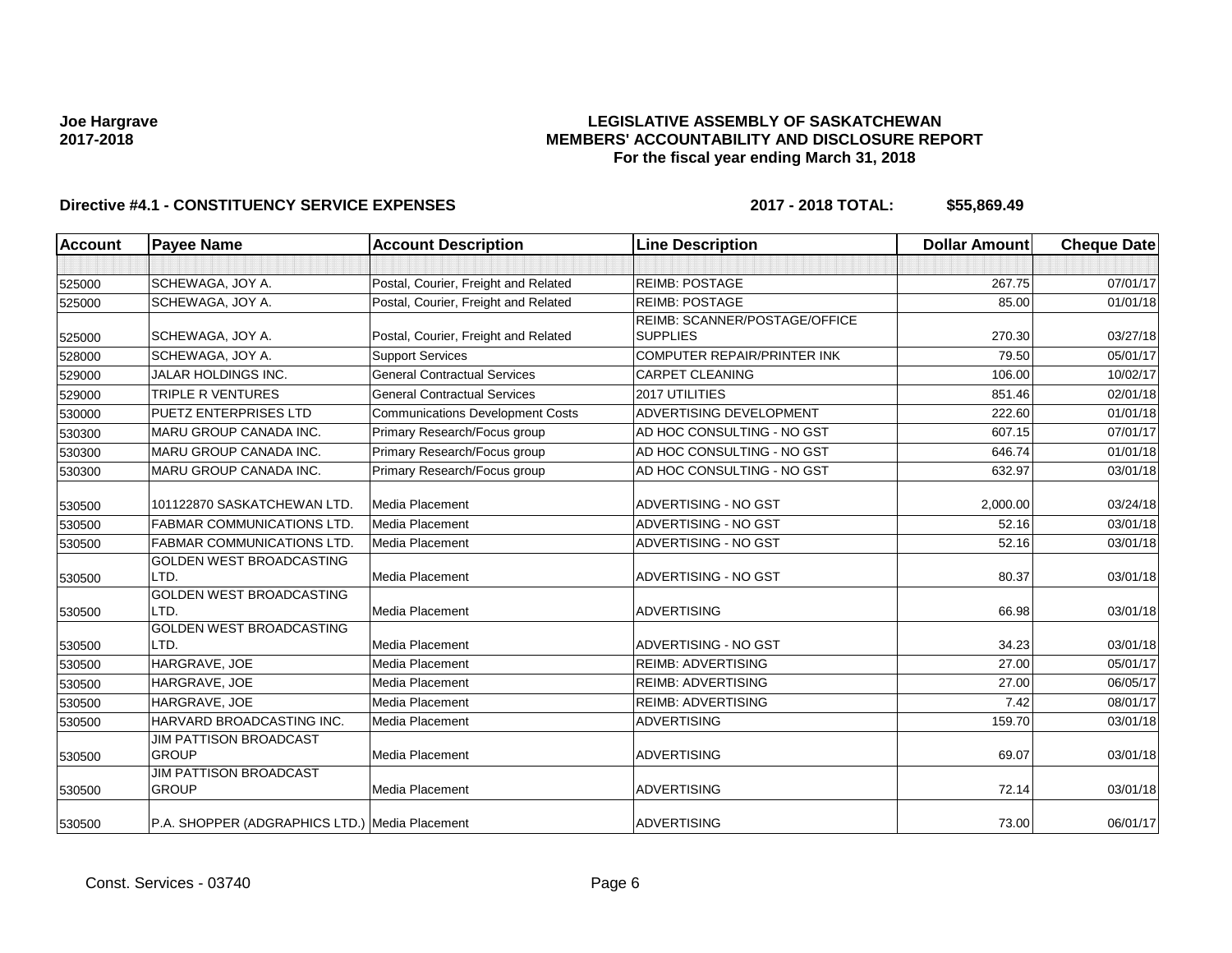## **LEGISLATIVE ASSEMBLY OF SASKATCHEWAN MEMBERS' ACCOUNTABILITY AND DISCLOSURE REPORT For the fiscal year ending March 31, 2018**

| <b>Account</b> | <b>Payee Name</b>                                         | <b>Account Description</b> | <b>Line Description</b>   | <b>Dollar Amount</b> | <b>Cheque Date</b> |
|----------------|-----------------------------------------------------------|----------------------------|---------------------------|----------------------|--------------------|
|                |                                                           |                            |                           |                      |                    |
| 530500         | P.A. SHOPPER (ADGRAPHICS LTD.) Media Placement            |                            | <b>ADVERTISING</b>        | 124.50               | 08/07/17           |
| 530500         | P.A. SHOPPER (ADGRAPHICS LTD.) Media Placement            |                            | <b>ADVERTISING</b>        | 47.70                | 08/10/17           |
| 530500         | P.A. SHOPPER (ADGRAPHICS LTD.) Media Placement            |                            | <b>ADVERTISING</b>        | 357.88               | 10/01/17           |
| 530500         | P.A. SHOPPER (ADGRAPHICS LTD.) Media Placement            |                            | <b>ADVERTISING</b>        | 357.88               | 11/01/17           |
| 530500         | P.A. SHOPPER (ADGRAPHICS LTD.) Media Placement            |                            | <b>ADVERTISING</b>        | 357.88               | 12/01/17           |
| 530500         | P.A. SHOPPER (ADGRAPHICS LTD.) Media Placement            |                            | <b>ADVERTISING</b>        | 357.88               | 01/01/18           |
| 530500         | P.A. SHOPPER (ADGRAPHICS LTD.) Media Placement            |                            | <b>ADVERTISING</b>        | 357.88               | 02/01/18           |
| 530500         | P.A. SHOPPER (ADGRAPHICS LTD.) Media Placement            |                            | <b>ADVERTISING</b>        | 357.88               | 03/01/18           |
| 530500         | P.A. SHOPPER (ADGRAPHICS LTD.) Media Placement            |                            | <b>ADVERTISING</b>        | 357.88               | 03/29/18           |
| 530500         | PERFORMING ARTS DANCE<br><b>WAREHOUSE DANCE TEAM INC.</b> | Media Placement            | <b>ADVERTISING</b>        | 125.00               | 02/01/18           |
| 530500         | PRINCE ALBERT BARVEENOK<br>UKRAINIAN DANCERS INC.         | Media Placement            | <b>ADVERTISING</b>        | 125.00               | 03/20/18           |
| 530500         | PRINCE ALBERT GOLF & CURLING<br>CLUB INC.                 | <b>Media Placement</b>     | ADVERTISING - NO GST      | 424.00               | 10/10/17           |
| 530500         | PRINCE ALBERT RAIDERS HOCKEY<br><b>CLUB</b>               | Media Placement            | ADVERTISING - 2ND PAYMENT | 1,500.00             | 07/01/17           |
| 530500         | PRINCE ALBERT RAIDERS HOCKEY<br><b>CLUB</b>               | <b>Media Placement</b>     | <b>ADVERTISING</b>        | 1,500.00             | 07/01/17           |
| 530500         | PRINCE ALBERT RAIDERS HOCKEY<br><b>CLUB</b>               | <b>Media Placement</b>     | ADVERTISING - NO GST      | 95.24                | 11/01/17           |
| 530500         | PRINCE ALBERT WINTER FESTIVAL<br><b>SOCIETY</b>           | Media Placement            | <b>ADVERTISING</b>        | 125.00               | 02/09/18           |
| 530500         | <b>PUETZ ENTERPRISES LTD</b>                              | Media Placement            | <b>ADVERTISING</b>        | 700.00               | 04/01/17           |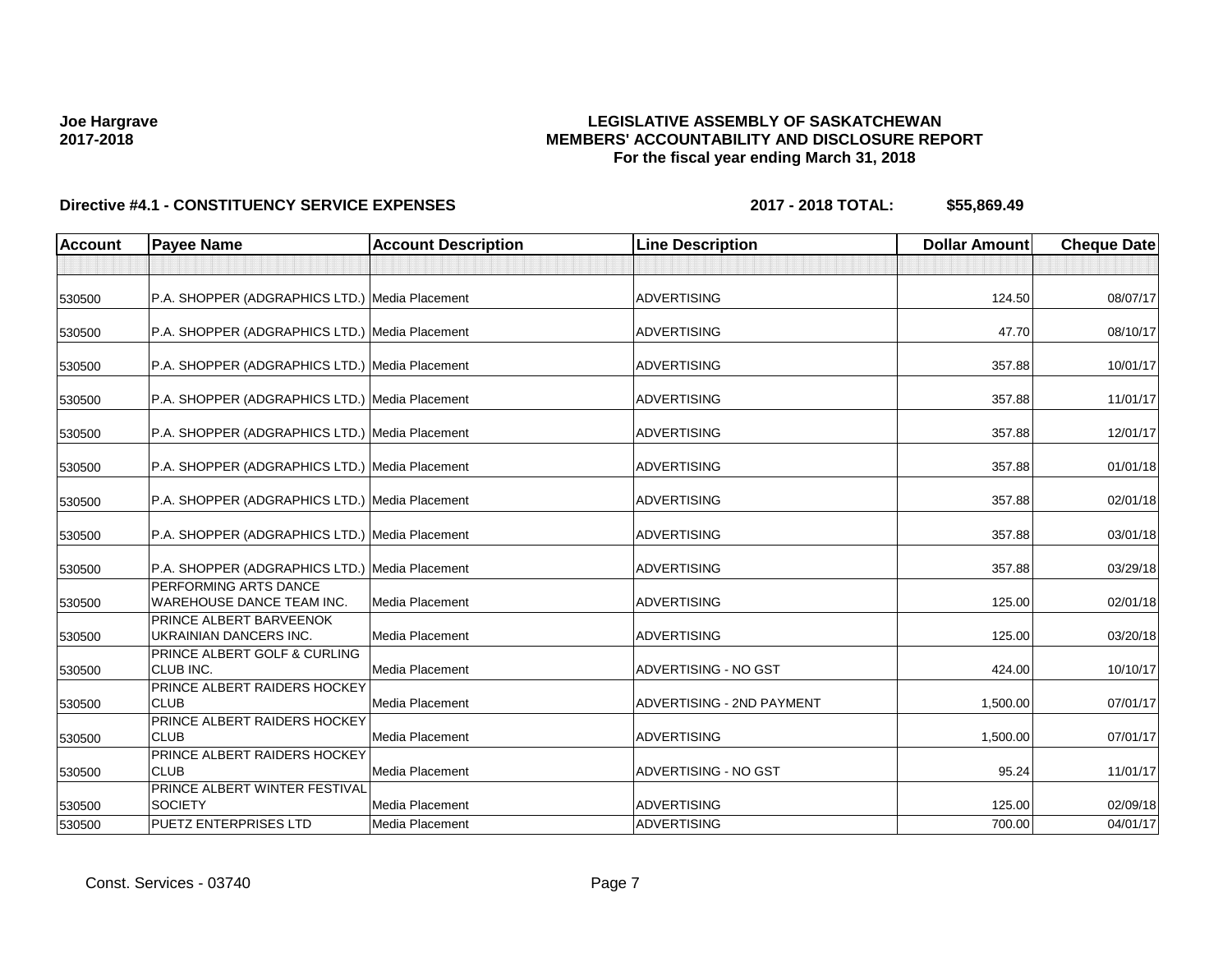### **LEGISLATIVE ASSEMBLY OF SASKATCHEWAN MEMBERS' ACCOUNTABILITY AND DISCLOSURE REPORT For the fiscal year ending March 31, 2018**

| <b>Account</b> | <b>Payee Name</b>            | <b>Account Description</b> | <b>Line Description</b> | <b>Dollar Amount</b> | <b>Cheque Date</b> |
|----------------|------------------------------|----------------------------|-------------------------|----------------------|--------------------|
|                |                              |                            |                         |                      |                    |
| 530500         | <b>PUETZ ENTERPRISES LTD</b> | Media Placement            | <b>ADVERTISING</b>      | 700.00               | 05/01/17           |
| 530500         | <b>PUETZ ENTERPRISES LTD</b> | Media Placement            | <b>ADVERTISING</b>      | 700.00               | 06/01/17           |
| 530500         | <b>PUETZ ENTERPRISES LTD</b> | Media Placement            | <b>ADVERTISING</b>      | 700.00               | 07/01/17           |
| 530500         | <b>PUETZ ENTERPRISES LTD</b> | Media Placement            | <b>ADVERTISING</b>      | 700.00               | 08/01/17           |
| 530500         | <b>PUETZ ENTERPRISES LTD</b> | Media Placement            | <b>ADVERTISING</b>      | 700.00               | 09/01/17           |
| 530500         | <b>PUETZ ENTERPRISES LTD</b> | Media Placement            | <b>ADVERTISING</b>      | 700.00               | 10/01/17           |
| 530500         | <b>PUETZ ENTERPRISES LTD</b> | Media Placement            | <b>ADVERTISING</b>      | 700.00               | 11/01/17           |
| 530500         | <b>PUETZ ENTERPRISES LTD</b> | Media Placement            | <b>ADVERTISING</b>      | 700.00               | 11/23/17           |
| 530500         | <b>PUETZ ENTERPRISES LTD</b> | Media Placement            | <b>ADVERTISING</b>      | 700.00               | 01/01/18           |
| 530500         | <b>PUETZ ENTERPRISES LTD</b> | Media Placement            | <b>ADVERTISING</b>      | 700.00               | 02/01/18           |
| 530500         | <b>PUETZ ENTERPRISES LTD</b> | Media Placement            | <b>ADVERTISING</b>      | 700.00               | 03/01/18           |
| 530500         | RAWLCO RADIO LTD.            | Media Placement            | <b>ADVERTISING</b>      | 104.37               | 03/01/18           |
| 530500         | RAWLCO RADIO LTD.            | Media Placement            | <b>ADVERTISING</b>      | 76.74                | 03/01/18           |
| 530500         | RAWLCO RADIO LTD.            | Media Placement            | <b>ADVERTISING</b>      | 76.74                | 03/01/18           |
| 530500         | RAWLCO RADIO LTD.            | Media Placement            | <b>ADVERTISING</b>      | 116.65               | 03/01/18           |
| 530500         | SPARK THEATRE COMPANY        | Media Placement            | <b>ASDVERTISING</b>     | 250.00               | 06/06/17           |
| 530500         | STAR NEWS PUBLISHING INC.    | Media Placement            | <b>ADVERTISING</b>      | 30.00                | 05/01/17           |
| 530500         | STAR NEWS PUBLISHING INC.    | Media Placement            | <b>ADVERTISING</b>      | 30.00                | 05/01/17           |
| 530500         | STAR NEWS PUBLISHING INC.    | Media Placement            | <b>ADVERTISING</b>      | 30.00                | 05/01/17           |
| 530500         | STAR NEWS PUBLISHING INC.    | Media Placement            | <b>ADVERTISING</b>      | 30.00                | 05/01/17           |
| 530500         | STAR NEWS PUBLISHING INC.    | Media Placement            | <b>ADVERTISING</b>      | 30.00                | 05/01/17           |
| 530500         | STAR NEWS PUBLISHING INC.    | Media Placement            | <b>ADVERTISING</b>      | 30.00                | 05/01/17           |
| 530500         | STAR NEWS PUBLISHING INC.    | Media Placement            | <b>ADVERTISING</b>      | 30.00                | 05/01/17           |
| 530500         | STAR NEWS PUBLISHING INC.    | <b>Media Placement</b>     | <b>ADVERTISING</b>      | 30.00                | 05/01/17           |
| 530500         | STAR NEWS PUBLISHING INC.    | Media Placement            | <b>ADVERTISING</b>      | 30.00                | 06/01/17           |
| 530500         | STAR NEWS PUBLISHING INC.    | Media Placement            | <b>ADVERTISING</b>      | 30.00                | 06/01/17           |
| 530500         | STAR NEWS PUBLISHING INC.    | Media Placement            | <b>ADVERTISING</b>      | 30.00                | 06/01/17           |
| 530500         | STAR NEWS PUBLISHING INC.    | Media Placement            | <b>ADVERTISING</b>      | 30.00                | 06/01/17           |
| 530500         | STAR NEWS PUBLISHING INC.    | Media Placement            | <b>ADVERTISING</b>      | 30.00                | 06/01/17           |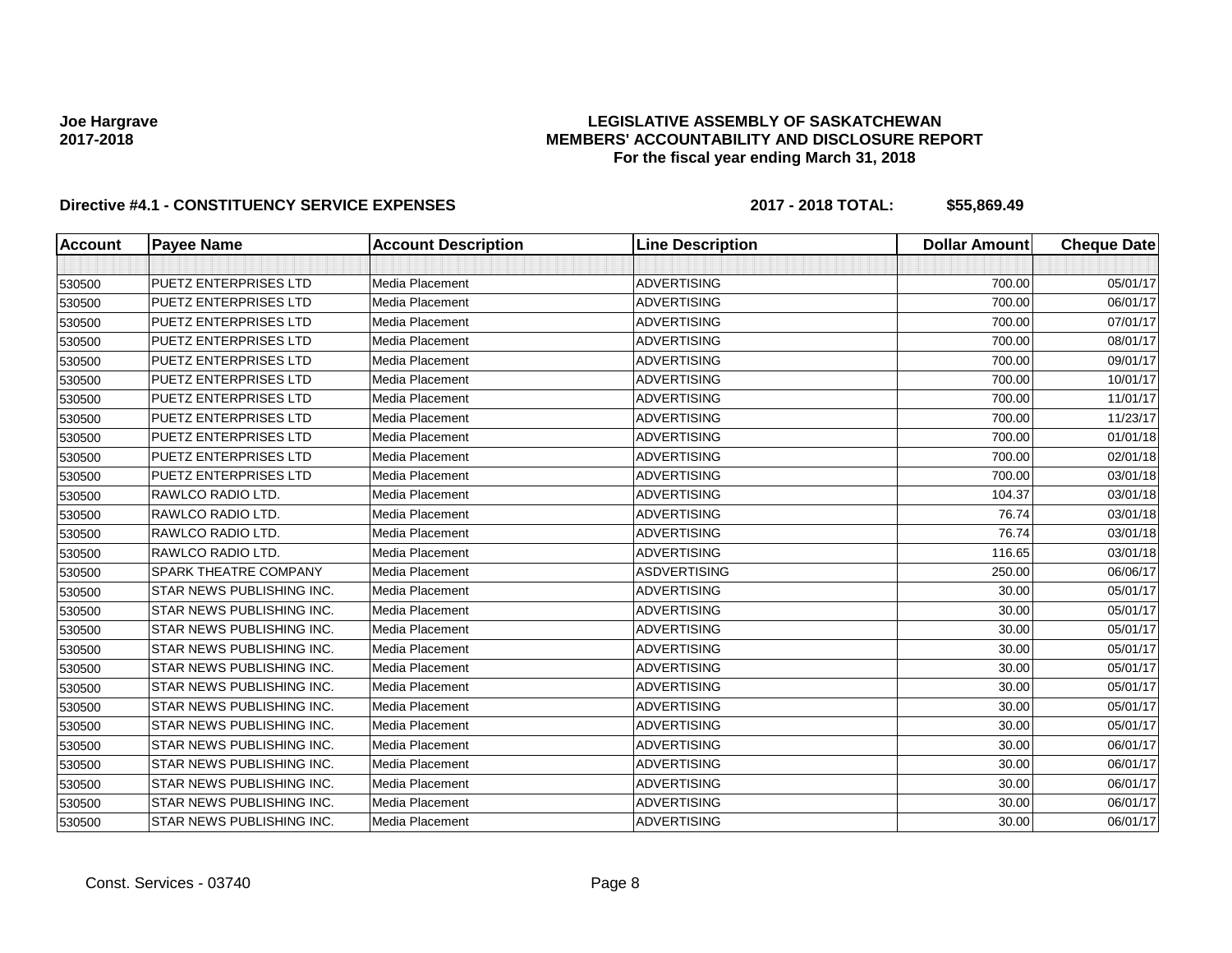### **LEGISLATIVE ASSEMBLY OF SASKATCHEWAN MEMBERS' ACCOUNTABILITY AND DISCLOSURE REPORT For the fiscal year ending March 31, 2018**

| <b>Account</b> | <b>Payee Name</b>         | <b>Account Description</b> | <b>Line Description</b> | <b>Dollar Amount</b> | <b>Cheque Date</b> |
|----------------|---------------------------|----------------------------|-------------------------|----------------------|--------------------|
|                |                           |                            |                         |                      |                    |
| 530500         | STAR NEWS PUBLISHING INC. | <b>Media Placement</b>     | <b>ADVERTISING</b>      | 30.00                | 06/01/17           |
| 530500         | STAR NEWS PUBLISHING INC. | Media Placement            | <b>ADVERTISING</b>      | 30.00                | 06/01/17           |
| 530500         | STAR NEWS PUBLISHING INC. | <b>Media Placement</b>     | <b>ADVERTISING</b>      | 60.00                | 06/01/17           |
| 530500         | STAR NEWS PUBLISHING INC. | Media Placement            | <b>ADVERTISING</b>      | 30.00                | 06/01/17           |
| 530500         | STAR NEWS PUBLISHING INC. | <b>Media Placement</b>     | <b>ADVERTISING</b>      | 30.00                | 06/01/17           |
| 530500         | STAR NEWS PUBLISHING INC. | Media Placement            | <b>ADVERTISING</b>      | 30.00                | 06/01/17           |
| 530500         | STAR NEWS PUBLISHING INC. | <b>Media Placement</b>     | <b>ADVERTISING</b>      | 30.00                | 07/01/17           |
| 530500         | STAR NEWS PUBLISHING INC. | Media Placement            | <b>ADVERTISING</b>      | 30.00                | 07/01/17           |
| 530500         | STAR NEWS PUBLISHING INC. | Media Placement            | <b>ADVERTISING</b>      | 75.00                | 07/01/17           |
| 530500         | STAR NEWS PUBLISHING INC. | Media Placement            | <b>ADVERTISING</b>      | 30.00                | 07/01/17           |
| 530500         | STAR NEWS PUBLISHING INC. | <b>Media Placement</b>     | <b>ADVERTISING</b>      | 30.00                | 07/01/17           |
| 530500         | STAR NEWS PUBLISHING INC. | Media Placement            | <b>ADVERTISING</b>      | 30.00                | 07/01/17           |
| 530500         | STAR NEWS PUBLISHING INC. | Media Placement            | <b>ADVERTISING</b>      | 15.00                | 07/01/17           |
| 530500         | STAR NEWS PUBLISHING INC. | Media Placement            | <b>ADVERTISING</b>      | 30.00                | 07/01/17           |
| 530500         | STAR NEWS PUBLISHING INC. | Media Placement            | <b>ADVERTISING</b>      | 30.00                | 07/01/17           |
| 530500         | STAR NEWS PUBLISHING INC. | Media Placement            | <b>ADVERTISING</b>      | 15.00                | 07/01/17           |
| 530500         | STAR NEWS PUBLISHING INC. | Media Placement            | <b>ADVERTISING</b>      | 30.00                | 07/01/17           |
| 530500         | STAR NEWS PUBLISHING INC. | Media Placement            | <b>ADVERTISING</b>      | 30.00                | 07/01/17           |
| 530500         | STAR NEWS PUBLISHING INC. | Media Placement            | <b>ADVERTISING</b>      | 15.00                | 07/01/17           |
| 530500         | STAR NEWS PUBLISHING INC. | Media Placement            | <b>ADVERTISING</b>      | 30.00                | 07/01/17           |
| 530500         | STAR NEWS PUBLISHING INC. | Media Placement            | <b>ADVERTISING</b>      | 30.00                | 09/01/17           |
| 530500         | STAR NEWS PUBLISHING INC. | Media Placement            | <b>ADVERTISING</b>      | 30.00                | 09/01/17           |
| 530500         | STAR NEWS PUBLISHING INC. | Media Placement            | <b>ADVERTISING</b>      | 30.00                | 09/01/17           |
| 530500         | STAR NEWS PUBLISHING INC. | Media Placement            | <b>ADVERTISING</b>      | 15.00                | 09/01/17           |
| 530500         | STAR NEWS PUBLISHING INC. | <b>Media Placement</b>     | <b>ADVERTISING</b>      | 30.00                | 09/01/17           |
| 530500         | STAR NEWS PUBLISHING INC. | Media Placement            | <b>ADVERTISING</b>      | 30.00                | 09/01/17           |
| 530500         | STAR NEWS PUBLISHING INC. | Media Placement            | <b>ADVERTISING</b>      | 30.00                | 09/01/17           |
| 530500         | STAR NEWS PUBLISHING INC. | Media Placement            | <b>ADVERTISING</b>      | 30.00                | 09/01/17           |
| 530500         | STAR NEWS PUBLISHING INC. | Media Placement            | <b>ADVERTISING</b>      | 60.00                | 09/01/17           |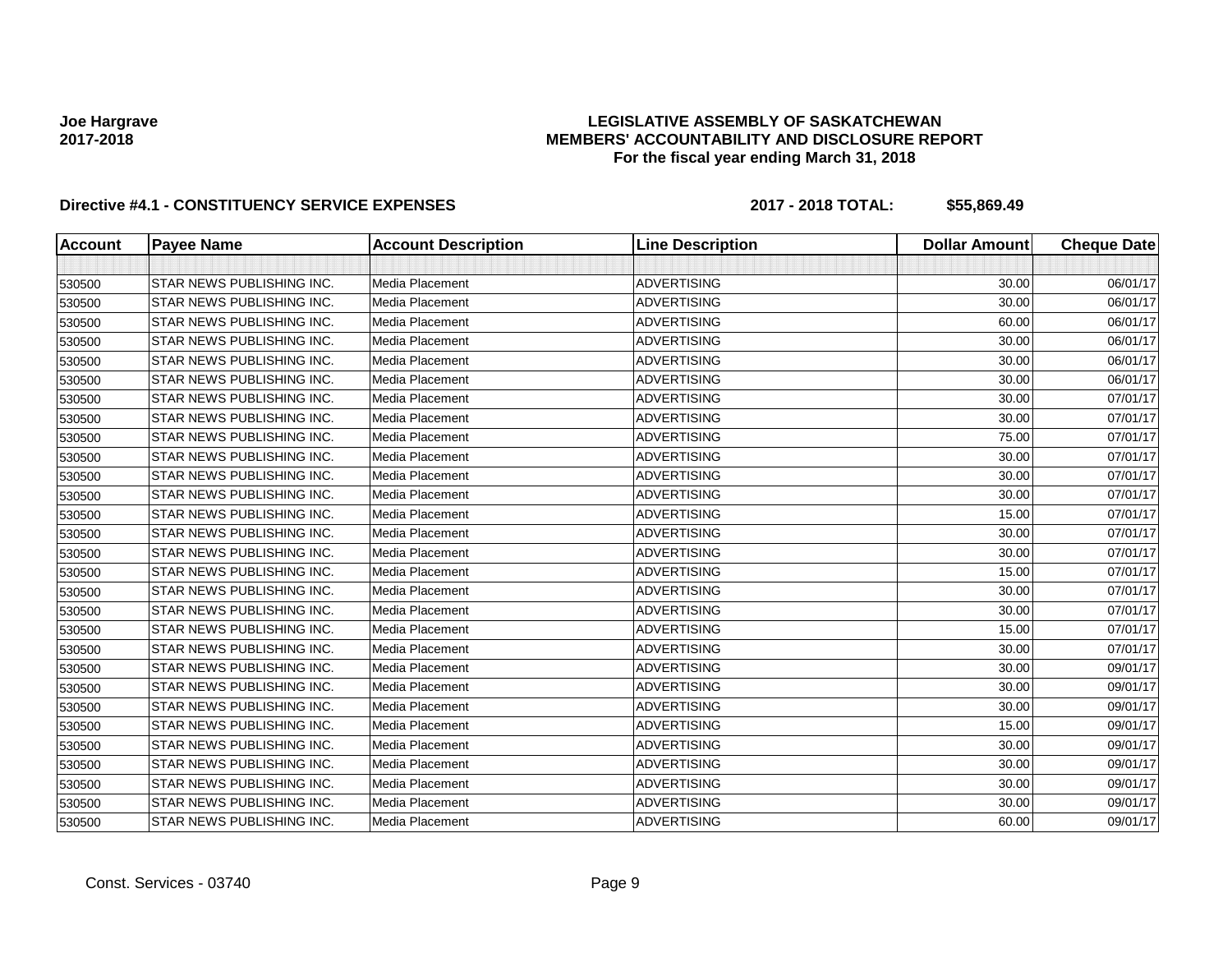### **LEGISLATIVE ASSEMBLY OF SASKATCHEWAN MEMBERS' ACCOUNTABILITY AND DISCLOSURE REPORT For the fiscal year ending March 31, 2018**

| <b>Account</b> | <b>Payee Name</b>         | <b>Account Description</b> | <b>Line Description</b> | <b>Dollar Amount</b> | <b>Cheque Date</b> |
|----------------|---------------------------|----------------------------|-------------------------|----------------------|--------------------|
|                |                           |                            |                         |                      |                    |
| 530500         | STAR NEWS PUBLISHING INC. | <b>Media Placement</b>     | <b>ADVERTISING</b>      | 30.00                | 09/01/17           |
| 530500         | STAR NEWS PUBLISHING INC. | Media Placement            | <b>ADVERTISING</b>      | 30.00                | 09/01/17           |
| 530500         | STAR NEWS PUBLISHING INC. | <b>Media Placement</b>     | <b>ADVERTISING</b>      | 30.00                | 09/01/17           |
| 530500         | STAR NEWS PUBLISHING INC. | Media Placement            | <b>ADVERTISING</b>      | 25.00                | 10/01/17           |
| 530500         | STAR NEWS PUBLISHING INC. | <b>Media Placement</b>     | <b>ADVERTISING</b>      | 50.00                | 10/01/17           |
| 530500         | STAR NEWS PUBLISHING INC. | Media Placement            | <b>ADVERTISING</b>      | 15.00                | 10/01/17           |
| 530500         | STAR NEWS PUBLISHING INC. | <b>Media Placement</b>     | <b>ADVERTISING</b>      | 50.00                | 10/01/17           |
| 530500         | STAR NEWS PUBLISHING INC. | Media Placement            | <b>ADVERTISING</b>      | 15.00                | 10/01/17           |
| 530500         | STAR NEWS PUBLISHING INC. | Media Placement            | <b>ADVERTISING</b>      | 50.00                | 10/01/17           |
| 530500         | STAR NEWS PUBLISHING INC. | Media Placement            | <b>ADVERTISING</b>      | 50.00                | 10/01/17           |
| 530500         | STAR NEWS PUBLISHING INC. | <b>Media Placement</b>     | <b>ADVERTISING</b>      | 25.00                | 10/01/17           |
| 530500         | STAR NEWS PUBLISHING INC. | Media Placement            | <b>ADVERTISING</b>      | 50.00                | 10/01/17           |
| 530500         | STAR NEWS PUBLISHING INC. | Media Placement            | <b>ADVERTISING</b>      | 50.00                | 10/01/17           |
| 530500         | STAR NEWS PUBLISHING INC. | Media Placement            | <b>ADVERTISING</b>      | 50.00                | 10/01/17           |
| 530500         | STAR NEWS PUBLISHING INC. | Media Placement            | <b>ADVERTISING</b>      | 50.00                | 10/01/17           |
| 530500         | STAR NEWS PUBLISHING INC. | Media Placement            | <b>ADVERTISING</b>      | 25.00                | 10/01/17           |
| 530500         | STAR NEWS PUBLISHING INC. | Media Placement            | <b>ADVERTISING</b>      | 50.00                | 10/01/17           |
| 530500         | STAR NEWS PUBLISHING INC. | Media Placement            | <b>ADVERTISING</b>      | 83.33                | 10/01/17           |
| 530500         | STAR NEWS PUBLISHING INC. | Media Placement            | <b>ADVERTISING</b>      | 25.00                | 11/01/17           |
| 530500         | STAR NEWS PUBLISHING INC. | Media Placement            | <b>ADVERTISING</b>      | 25.00                | 11/01/17           |
| 530500         | STAR NEWS PUBLISHING INC. | Media Placement            | <b>ADVERTISING</b>      | 25.00                | 11/01/17           |
| 530500         | STAR NEWS PUBLISHING INC. | Media Placement            | <b>ADVERTISING</b>      | 25.00                | 11/01/17           |
| 530500         | STAR NEWS PUBLISHING INC. | Media Placement            | <b>ADVERTISING</b>      | 25.00                | 11/01/17           |
| 530500         | STAR NEWS PUBLISHING INC. | Media Placement            | <b>ADVERTISING</b>      | 16.67                | 11/01/17           |
| 530500         | STAR NEWS PUBLISHING INC. | <b>Media Placement</b>     | <b>ADVERTISING</b>      | 16.67                | 11/01/17           |
| 530500         | STAR NEWS PUBLISHING INC. | Media Placement            | <b>ADVERTISING</b>      | 50.00                | 11/01/17           |
| 530500         | STAR NEWS PUBLISHING INC. | Media Placement            | <b>ADVERTISING</b>      | 25.00                | 11/01/17           |
| 530500         | STAR NEWS PUBLISHING INC. | Media Placement            | <b>ADVERTISING</b>      | 25.00                | 11/01/17           |
| 530500         | STAR NEWS PUBLISHING INC. | Media Placement            | <b>ADVERTISING</b>      | 25.00                | 11/01/17           |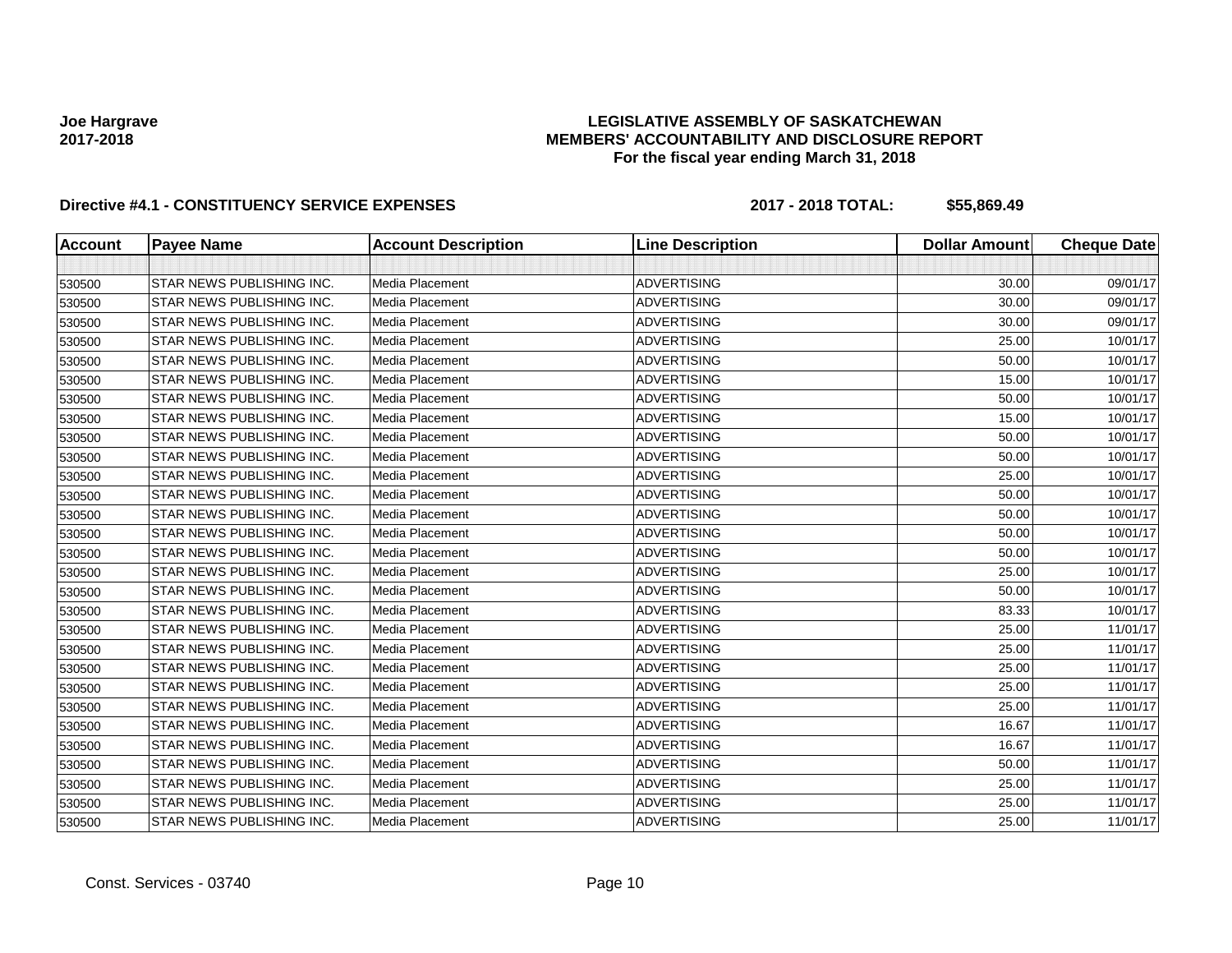### **LEGISLATIVE ASSEMBLY OF SASKATCHEWAN MEMBERS' ACCOUNTABILITY AND DISCLOSURE REPORT For the fiscal year ending March 31, 2018**

| <b>Account</b> | <b>Payee Name</b>         | <b>Account Description</b> | <b>Line Description</b> | <b>Dollar Amount</b> | <b>Cheque Date</b> |
|----------------|---------------------------|----------------------------|-------------------------|----------------------|--------------------|
|                |                           |                            |                         |                      |                    |
| 530500         | STAR NEWS PUBLISHING INC. | Media Placement            | <b>ADVERTISING</b>      | 16.66                | 11/01/17           |
| 530500         | STAR NEWS PUBLISHING INC. | Media Placement            | <b>ADVERTISING</b>      | 25.00                | 12/01/17           |
| 530500         | STAR NEWS PUBLISHING INC. | <b>Media Placement</b>     | <b>ADVERTISING</b>      | 25.00                | 12/01/17           |
| 530500         | STAR NEWS PUBLISHING INC. | Media Placement            | <b>ADVERTISING</b>      | 25.00                | 12/01/17           |
| 530500         | STAR NEWS PUBLISHING INC. | Media Placement            | <b>ADVERTISING</b>      | 25.00                | 12/01/17           |
| 530500         | STAR NEWS PUBLISHING INC. | Media Placement            | <b>ADVERTISING</b>      | 30.00                | 12/12/17           |
| 530500         | STAR NEWS PUBLISHING INC. | Media Placement            | <b>ADVERTISING</b>      | 30.00                | 12/12/17           |
| 530500         | STAR NEWS PUBLISHING INC. | Media Placement            | <b>ADVERTISING</b>      | 50.00                | 01/01/18           |
| 530500         | STAR NEWS PUBLISHING INC. | <b>Media Placement</b>     | <b>ADVERTISING</b>      | 25.00                | 01/01/18           |
| 530500         | STAR NEWS PUBLISHING INC. | Media Placement            | <b>ADVERTISING</b>      | 25.00                | 01/01/18           |
| 530500         | STAR NEWS PUBLISHING INC. | <b>Media Placement</b>     | <b>ADVERTISING</b>      | 25.00                | 01/01/18           |
| 530500         | STAR NEWS PUBLISHING INC. | Media Placement            | <b>ADVERTISING</b>      | 25.00                | 01/01/18           |
| 530500         | STAR NEWS PUBLISHING INC. | Media Placement            | <b>ADVERTISING</b>      | 50.00                | 01/01/18           |
| 530500         | STAR NEWS PUBLISHING INC. | <b>Media Placement</b>     | <b>ADVERTISING</b>      | 25.00                | 01/01/18           |
| 530500         | STAR NEWS PUBLISHING INC. | Media Placement            | <b>ADVERTISING</b>      | 50.00                | 01/01/18           |
| 530500         | STAR NEWS PUBLISHING INC. | Media Placement            | <b>ADVERTISING</b>      | 50.00                | 01/01/18           |
| 530500         | STAR NEWS PUBLISHING INC. | <b>Media Placement</b>     | <b>ADVERTISING</b>      | 25.00                | 01/01/18           |
| 530500         | STAR NEWS PUBLISHING INC. | Media Placement            | <b>ADVERTISING</b>      | 25.00                | 01/01/18           |
| 530500         | STAR NEWS PUBLISHING INC. | Media Placement            | <b>ADVERTISING</b>      | 25.00                | 01/01/18           |
| 530500         | STAR NEWS PUBLISHING INC. | Media Placement            | <b>ADVERTISING</b>      | 50.00                | 01/01/18           |
| 530500         | STAR NEWS PUBLISHING INC. | Media Placement            | <b>ADVERTISING</b>      | 25.00                | 01/01/18           |
| 530500         | STAR NEWS PUBLISHING INC. | Media Placement            | <b>ADVERTISING</b>      | 25.00                | 01/01/18           |
| 530500         | STAR NEWS PUBLISHING INC. | Media Placement            | <b>ADVERTISING</b>      | 25.00                | 01/01/18           |
| 530500         | STAR NEWS PUBLISHING INC. | Media Placement            | <b>ADVERTISING</b>      | 100.00               | 01/01/18           |
| 530500         | STAR NEWS PUBLISHING INC. | Media Placement            | <b>ADVERTISING</b>      | 50.00                | 01/01/18           |
| 530500         | STAR NEWS PUBLISHING INC. | Media Placement            | <b>ADVERTISING</b>      | 50.00                | 01/01/18           |
| 530500         | STAR NEWS PUBLISHING INC. | Media Placement            | <b>ADVERTISING</b>      | 25.00                | 01/01/18           |
| 530500         | STAR NEWS PUBLISHING INC. | Media Placement            | <b>ADVERTISING</b>      | 25.00                | 01/01/18           |
| 530500         | STAR NEWS PUBLISHING INC. | Media Placement            | <b>ADVERTISING</b>      | 25.00                | 01/01/18           |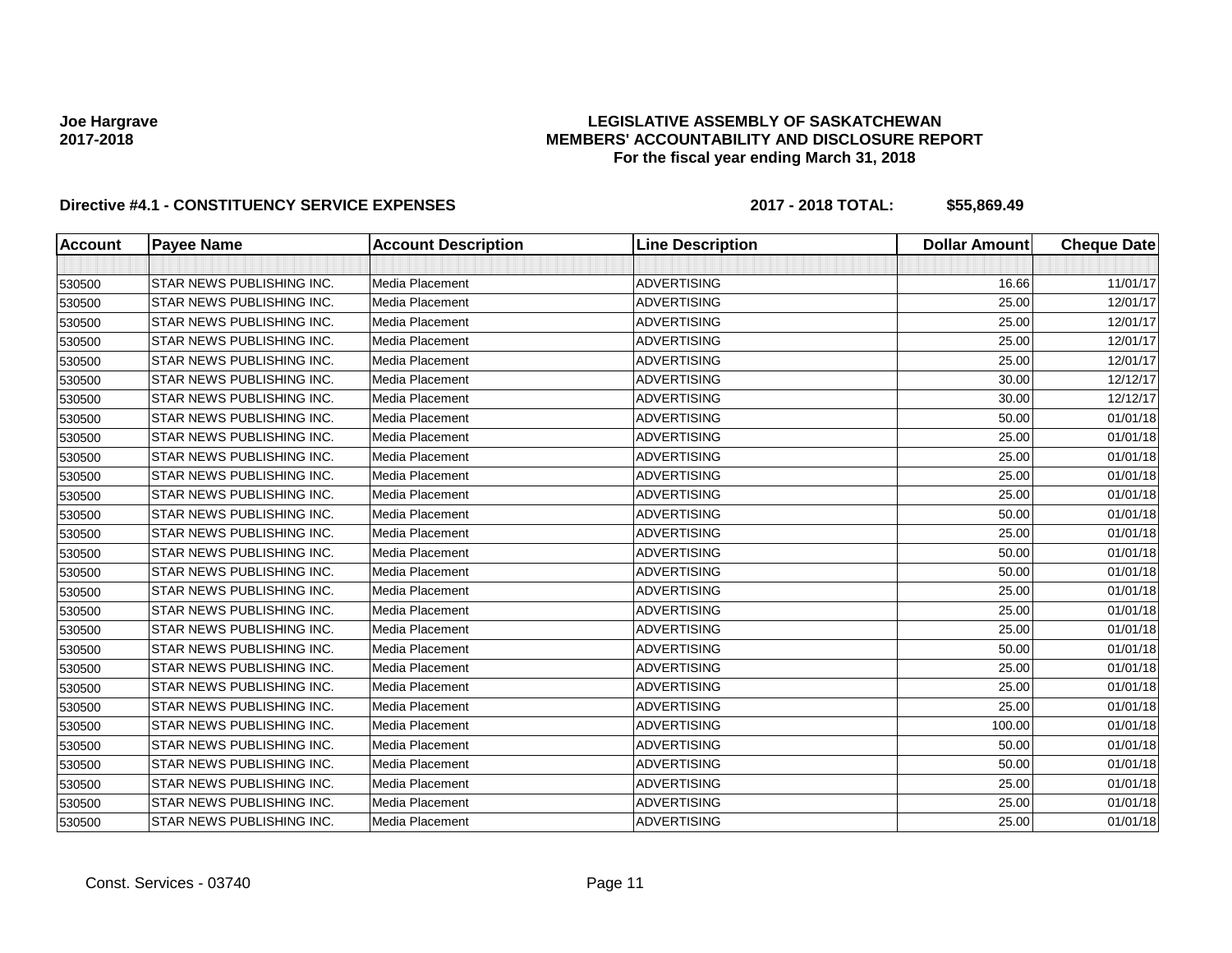### **LEGISLATIVE ASSEMBLY OF SASKATCHEWAN MEMBERS' ACCOUNTABILITY AND DISCLOSURE REPORT For the fiscal year ending March 31, 2018**

| <b>Account</b> | <b>Payee Name</b>         | <b>Account Description</b> | <b>Line Description</b> | <b>Dollar Amount</b> | <b>Cheque Date</b> |
|----------------|---------------------------|----------------------------|-------------------------|----------------------|--------------------|
|                |                           |                            |                         |                      |                    |
| 530500         | STAR NEWS PUBLISHING INC. | Media Placement            | <b>ADVERTISING</b>      | 50.00                | 01/01/18           |
| 530500         | STAR NEWS PUBLISHING INC. | Media Placement            | <b>ADVERTISING</b>      | 50.00                | 01/01/18           |
| 530500         | STAR NEWS PUBLISHING INC. | Media Placement            | <b>ADVERTISING</b>      | 25.00                | 01/01/18           |
| 530500         | STAR NEWS PUBLISHING INC. | Media Placement            | <b>ADVERTISING</b>      | 25.00                | 01/01/18           |
| 530500         | STAR NEWS PUBLISHING INC. | Media Placement            | <b>ADVERTISING</b>      | 25.00                | 01/01/18           |
| 530500         | STAR NEWS PUBLISHING INC. | Media Placement            | <b>ADVERTISING</b>      | 25.00                | 01/01/18           |
| 530500         | STAR NEWS PUBLISHING INC. | Media Placement            | <b>ADVERTISING</b>      | 25.00                | 01/01/18           |
| 530500         | STAR NEWS PUBLISHING INC. | Media Placement            | <b>ADVERTISING</b>      | 25.00                | 01/01/18           |
| 530500         | STAR NEWS PUBLISHING INC. | Media Placement            | <b>ADVERTISING</b>      | 25.00                | 01/01/18           |
| 530500         | STAR NEWS PUBLISHING INC. | Media Placement            | <b>ADVERTISING</b>      | 25.00                | 01/01/18           |
| 530500         | STAR NEWS PUBLISHING INC. | Media Placement            | <b>ADVERTISING</b>      | 50.00                | 01/01/18           |
| 530500         | STAR NEWS PUBLISHING INC. | Media Placement            | <b>ADVERTISING</b>      | 50.00                | 01/01/18           |
| 530500         | STAR NEWS PUBLISHING INC. | Media Placement            | <b>ADVERTISING</b>      | 50.00                | 01/01/18           |
| 530500         | STAR NEWS PUBLISHING INC. | Media Placement            | <b>ADVERTISING</b>      | 25.00                | 02/01/18           |
| 530500         | STAR NEWS PUBLISHING INC. | Media Placement            | <b>ADVERTISING</b>      | 25.00                | 02/01/18           |
| 530500         | STAR NEWS PUBLISHING INC. | Media Placement            | <b>ADVERTISING</b>      | 25.00                | 02/01/18           |
| 530500         | STAR NEWS PUBLISHING INC. | Media Placement            | <b>ADVERTISING</b>      | 25.00                | 02/01/18           |
| 530500         | STAR NEWS PUBLISHING INC. | Media Placement            | <b>ADVERTISING</b>      | 25.00                | 02/01/18           |
| 530500         | STAR NEWS PUBLISHING INC. | Media Placement            | <b>ADVERTISING</b>      | 25.00                | 02/01/18           |
| 530500         | STAR NEWS PUBLISHING INC. | Media Placement            | <b>ADVERTISING</b>      | 25.00                | 02/01/18           |
| 530500         | STAR NEWS PUBLISHING INC. | Media Placement            | <b>ADVERTISING</b>      | 25.00                | 02/01/18           |
| 530500         | STAR NEWS PUBLISHING INC. | Media Placement            | <b>ADVERTISING</b>      | 25.00                | 02/01/18           |
| 530500         | STAR NEWS PUBLISHING INC. | Media Placement            | <b>ADVERTISING</b>      | 25.00                | 02/01/18           |
| 530500         | STAR NEWS PUBLISHING INC. | Media Placement            | <b>ADVERTISING</b>      | 25.00                | 02/01/18           |
| 530500         | STAR NEWS PUBLISHING INC. | Media Placement            | <b>ADVERTISING</b>      | 25.00                | 02/01/18           |
| 530500         | STAR NEWS PUBLISHING INC. | Media Placement            | <b>ADVERTISING</b>      | 50.00                | 03/01/18           |
| 530500         | STAR NEWS PUBLISHING INC. | Media Placement            | <b>ADVERTISING</b>      | 50.00                | 03/01/18           |
| 530500         | STAR NEWS PUBLISHING INC. | Media Placement            | <b>ADVERTISING</b>      | 25.00                | 03/01/18           |
| 530500         | STAR NEWS PUBLISHING INC. | Media Placement            | <b>ADVERTISING</b>      | 25.00                | 03/01/18           |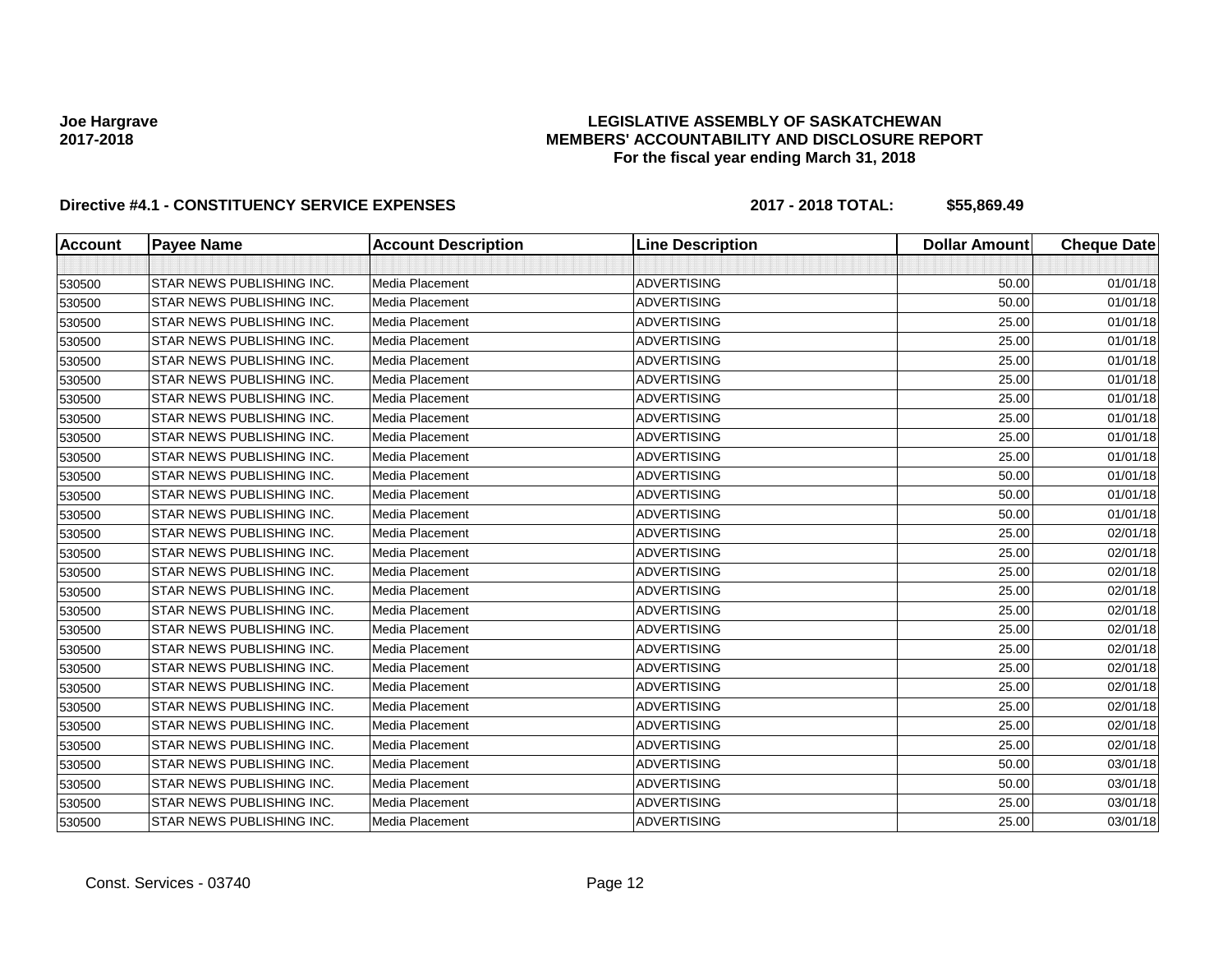### **LEGISLATIVE ASSEMBLY OF SASKATCHEWAN MEMBERS' ACCOUNTABILITY AND DISCLOSURE REPORT For the fiscal year ending March 31, 2018**

| <b>Account</b> | <b>Payee Name</b>                              | <b>Account Description</b> | <b>Line Description</b>         | <b>Dollar Amount</b> | <b>Cheque Date</b> |
|----------------|------------------------------------------------|----------------------------|---------------------------------|----------------------|--------------------|
|                |                                                |                            |                                 |                      |                    |
| 530500         | STAR NEWS PUBLISHING INC.                      | Media Placement            | <b>ADVERTISING</b>              | 25.00                | 03/01/18           |
| 530500         | STAR NEWS PUBLISHING INC.                      | Media Placement            | <b>ADVERTISING</b>              | 25.00                | 03/01/18           |
| 530500         | STAR NEWS PUBLISHING INC.                      | Media Placement            | <b>ADVERTISING</b>              | 25.00                | 03/01/18           |
| 530500         | STAR NEWS PUBLISHING INC.                      | Media Placement            | <b>ADVERTISING</b>              | 25.00                | 03/01/18           |
| 530500         | STAR NEWS PUBLISHING INC.                      | Media Placement            | <b>ADVERTISING</b>              | 50.00                | 03/01/18           |
| 530500         | STAR NEWS PUBLISHING INC.                      | Media Placement            | <b>ADVERTISING</b>              | 25.00                | 03/01/18           |
| 530500         | STAR NEWS PUBLISHING INC.                      | Media Placement            | <b>ADVERTISING</b>              | 25.00                | 03/01/18           |
| 530500         | STAR NEWS PUBLISHING INC.                      | Media Placement            | <b>ADVERTISING</b>              | 25.00                | 03/01/18           |
| 530500         | STAR NEWS PUBLISHING INC.                      | Media Placement            | <b>ADVERTISING</b>              | 50.00                | 03/01/18           |
| 530500         | STAR NEWS PUBLISHING INC.                      | Media Placement            | <b>ADVERTISING</b>              | 25.00                | 03/03/18           |
| 530500         | STAR NEWS PUBLISHING INC.                      | Media Placement            | <b>ADVERTISING</b>              | 25.00                | 03/08/18           |
| 530500         | STAR NEWS PUBLISHING INC.                      | Media Placement            | <b>ADVERTISING</b>              | 25.00                | 03/09/18           |
| 530500         | STAR NEWS PUBLISHING INC.                      | Media Placement            | <b>ADVERTISING</b>              | 25.00                | 03/10/18           |
| 530500         | STAR NEWS PUBLISHING INC.                      | Media Placement            | <b>ADVERTISING</b>              | 25.00                | 03/15/18           |
| 530500         | STAR NEWS PUBLISHING INC.                      | Media Placement            | <b>ADVERTISING</b>              | 25.00                | 03/15/18           |
| 530500         | STAR NEWS PUBLISHING INC.                      | Media Placement            | <b>ADVERTISING</b>              | 25.00                | 03/16/18           |
| 530500         | STAR NEWS PUBLISHING INC.                      | Media Placement            | <b>ADVERTISING</b>              | 25.00                | 03/17/18           |
| 530500         | STAR NEWS PUBLISHING INC.                      | Media Placement            | <b>ADVERTISING</b>              | 25.00                | 03/22/18           |
| 530500         | STAR NEWS PUBLISHING INC.                      | Media Placement            | <b>ADVERTISING</b>              | 25.00                | 03/23/18           |
| 530500         | STAR NEWS PUBLISHING INC.                      | Media Placement            | <b>ADVERTISING</b>              | 25.00                | 03/28/18           |
| 530500         | STAR NEWS PUBLISHING INC.                      | Media Placement            | <b>ADVERTISING</b>              | 25.00                | 03/29/18           |
| 530500         | STAR NEWS PUBLISHING INC.                      | Media Placement            | <b>ADVERTISING</b>              | 25.00                | 03/31/18           |
| 530500         | <b>WESTERN PRODUCER</b><br><b>PUBLICATIONS</b> | Media Placement            | <b>ADVERTISING</b>              | 87.57                | 03/07/18           |
| 530900         | SASKATOON FASTPRINT                            | <b>Promotional Items</b>   | THANK YOU CARDS&ENVELOPES       | 912.06               | 03/26/18           |
| 530900         | <b>SIGNATURE GRAPHICS</b>                      | <b>Promotional Items</b>   | <b>CHRISTMAS CARDS</b>          | 246.98               | 12/07/17           |
| 530900         | SCHEWAGA, JOY A.                               | <b>Promotional Items</b>   | MISC OFFICE SUPPLIES/SASK FLAGS | 8.88                 | 05/01/17           |
| 530900         | SCHEWAGA, JOY A.                               | <b>Promotional Items</b>   | <b>REIMB: FLOWERS</b>           | 138.70               | 12/11/17           |
| 542000         | SCHEWAGA, JOY A.                               | Travel                     | C.A. TRAVEL MAY 11, 2017        | 22.00                | 05/12/17           |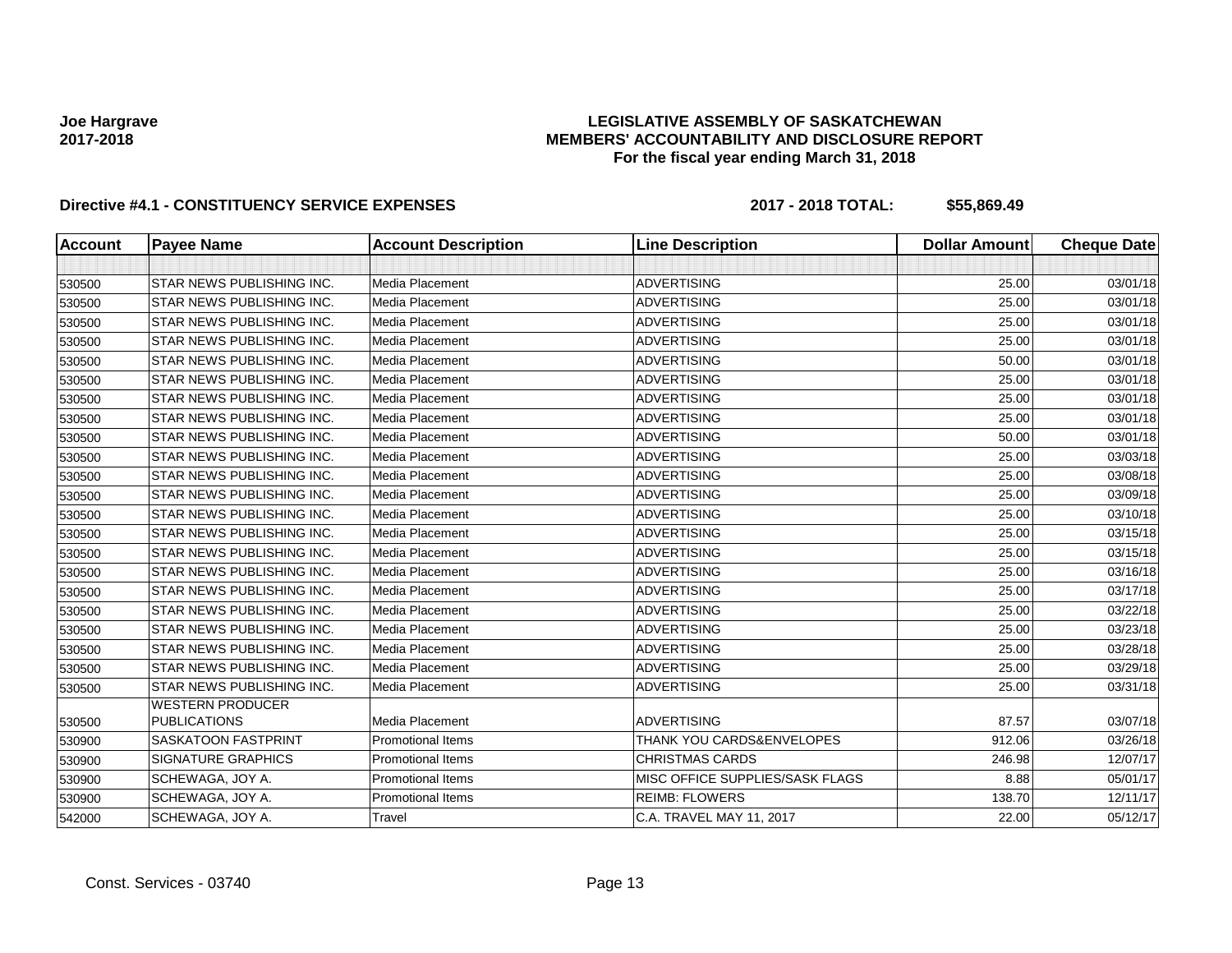### **LEGISLATIVE ASSEMBLY OF SASKATCHEWAN MEMBERS' ACCOUNTABILITY AND DISCLOSURE REPORT For the fiscal year ending March 31, 2018**

| Account | <b>Payee Name</b>                | <b>Account Description</b>                  | <b>Line Description</b>                          | <b>Dollar Amount</b> | <b>Cheque Date</b> |
|---------|----------------------------------|---------------------------------------------|--------------------------------------------------|----------------------|--------------------|
|         |                                  |                                             |                                                  |                      |                    |
| 542000  | <b>SCHEWAGA, JOY A.</b>          | Travel                                      | C.A. TRAVEL OCTOBER 4-5, 2017                    | 485.69               | 10/05/17           |
| 542000  | SCHEWAGA, JOY A.                 | Travel                                      | C.A. TRAVEL OCTOBER 16, 2017                     | 25.00                | 10/17/17           |
| 542000  | SCHEWAGA, JOY A.                 | Travel                                      | C.A. TRAVEL NOVEMBER 14, 2017                    | 25.00                | 11/14/17           |
| 542000  | SCHEWAGA, JOY A.                 | Travel                                      | C.A. TRAVEL JANUARY 25, 2018                     | 30.00                | 02/01/18           |
| 550102  | P.A. FASTPRINT INC.              | Letterhead, Envelopes, Business Cards, etc. | LETTERHEAD - NO GST                              | 244.86               | 07/01/17           |
| 550102  | P.A. FASTPRINT INC.              | Letterhead, Envelopes, Business Cards, etc. | <b>ENVELOPES - NO GST</b>                        | 122.96               | 03/29/18           |
| 550200  | <b>STAR NEWS PUBLISHING INC.</b> | Books, Mags and Ref Materials               | JOE HARGRAVE MLA SUBSCRIPTION                    | 156.24               | 04/01/17           |
| 555000  | HBI OFFICE PLUS INC.             | <b>Other Material and Supplies</b>          | OFFICE SUPPLIES                                  | 39.22                | 05/01/17           |
| 555000  | <b>STAPLES BUSINESS DEPOT</b>    | Other Material and Supplies                 | 106299 MISC. & OFFICE SUPPLIES                   | 431.94               | 10/01/17           |
| 555000  | SCHEWAGA, JOY A.                 | Other Material and Supplies                 | COMPUTER REPAIR/PRINTER INK                      | 133.23               | 05/01/17           |
| 555000  | SCHEWAGA, JOY A.                 | Other Material and Supplies                 | MISC OFFICE SUPPLIES/SASK FLAGS                  | 30.04                | 05/01/17           |
| 555000  | SCHEWAGA, JOY A.                 | <b>Other Material and Supplies</b>          | POSTAGE/OFFICE SUPPLIES                          | 6.48                 | 06/06/17           |
| 555000  | SCHEWAGA, JOY A.                 | Other Material and Supplies                 | OFFICE SUPPLIES                                  | 38.54                | 07/11/17           |
| 555000  | SCHEWAGA, JOY A.                 | Other Material and Supplies                 | <b>OFFICE SUPPLIES</b>                           | 12.20                | 08/01/17           |
| 555000  | SCHEWAGA, JOY A.                 | Other Material and Supplies                 | REIMB: MISC. & OFFICE SUPPLIES                   | 158.76               | 12/01/17           |
| 555000  | SCHEWAGA, JOY A.                 | Other Material and Supplies                 | MISC. & OFFICE SUPPLIES                          | 39.47                | 03/01/18           |
| 555000  | SCHEWAGA, JOY A.                 | Other Material and Supplies                 | REIMB: SCANNER/POSTAGE/OFFICE<br><b>SUPPLIES</b> | 352.73               | 03/27/18           |
| 555000  | SCHEWAGA, JOY A.                 | Other Material and Supplies                 | <b>REIMB: OFFICE SUPPLIES</b>                    | 12.86                | 03/29/18           |
| 561300  | <b>TRIPLE R VENTURES</b>         | Leasehold Improvements - Exp                | SHARED RENOVATION COSTS                          | 197.30               | 04/01/17           |
| 561300  | <b>TRIPLE R VENTURES</b>         | Leasehold Improvements - Exp                | SHARED RENOVATION COSTS                          | 197.30               | 05/01/17           |
| 561300  | TRIPLE R VENTURES                | Leasehold Improvements - Exp                | <b>RENOVATION COST</b>                           | 197.30               | 06/01/17           |
| 561300  | <b>TRIPLE R VENTURES</b>         | Leasehold Improvements - Exp                | OFFICE RENOVATIONS                               | 197.30               | 08/01/17           |
| 561300  | <b>TRIPLE R VENTURES</b>         | Leasehold Improvements - Exp                | RENOVATION COST FOR SEPT 2017                    | 197.30               | 09/01/17           |
| 561300  | <b>TRIPLE R VENTURES</b>         | Leasehold Improvements - Exp                | OCTOBER 2017 OFFICE RENOVATIONS                  | 197.30               | 10/01/17           |
| 561300  | TRIPLE R VENTURES                | Leasehold Improvements - Exp                | RENOVATION COST NOV 2017                         | 197.30               | 11/01/17           |
| 561300  | <b>TRIPLE R VENTURES</b>         | Leasehold Improvements - Exp                | DECEMBER 2017 RENOVATION                         | 197.30               | 12/01/17           |
| 561300  | <b>TRIPLE R VENTURES</b>         | Leasehold Improvements - Exp                | JANUARY 2018 RENOVATIONS                         | 197.30               | 01/01/18           |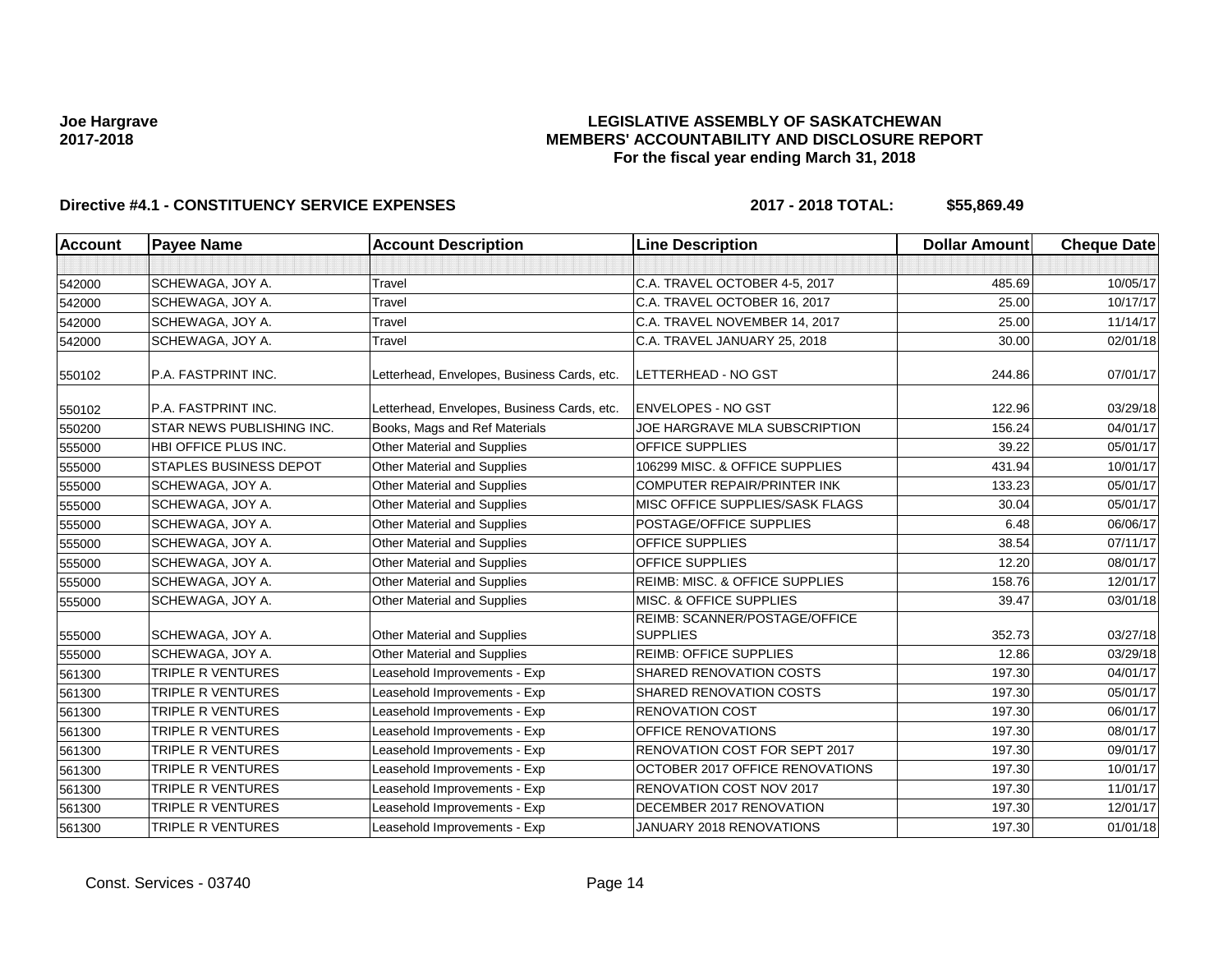### **LEGISLATIVE ASSEMBLY OF SASKATCHEWAN MEMBERS' ACCOUNTABILITY AND DISCLOSURE REPORT For the fiscal year ending March 31, 2018**

| <b>IAccount</b> | IPavee Name              | <b>IAccount Description</b>                 | <b>Line Description</b>               | <b>Dollar Amountl</b> | <b>Cheque Datel</b> |
|-----------------|--------------------------|---------------------------------------------|---------------------------------------|-----------------------|---------------------|
|                 |                          |                                             |                                       |                       |                     |
| 561300          | <b>TRIPLE R VENTURES</b> | Leasehold Improvements - Exp                | <b>IFEBRUARY 2018 RENOVATIONS</b>     | 197.30                | 02/01/18            |
| 561300          | <b>TRIPLE R VENTURES</b> | Leasehold Improvements - Exp                | <b>IRENOVATIONS</b>                   | 1.527.29              | 03/01/18            |
|                 |                          |                                             | <b>IREIMB: SCANNER/POSTAGE/OFFICE</b> |                       |                     |
| 565200          | <b>SCHEWAGA, JOY A.</b>  | <b>Office Furniture and Equipment - Exp</b> | <b>SUPPLIES</b>                       | 126.92                | 03/27/18            |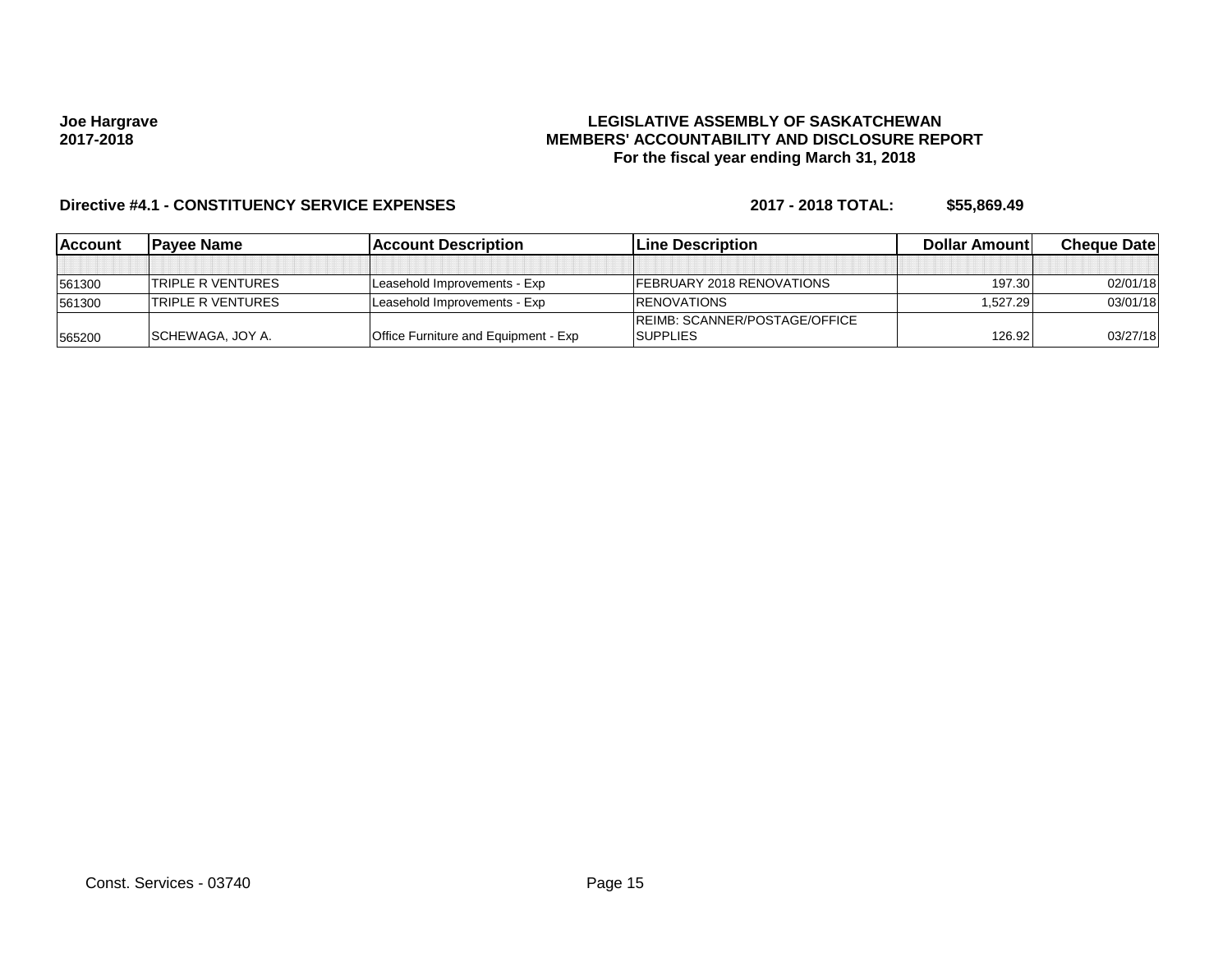### **LEGISLATIVE ASSEMBLY OF SASKATCHEWAN MEMBERS' ACCOUNTABILITY AND DISCLOSURE REPORT For the fiscal year ending March 31, 2018**

# Directive #6 - CONSTITUENCY ASSISTANT EXPENSES 2017 - 2018 TOTAL: \$50,279.20

| <b>Account</b> | <b>Payee Name</b> | <b>Account Description</b>                    | <b>Dollar Amount</b> | <b>Cheque Date</b> |
|----------------|-------------------|-----------------------------------------------|----------------------|--------------------|
|                |                   |                                               |                      |                    |
| 513000         | SCHEWAGA, JOY A.  | Out-of-Scope Permanent                        | 1,923.75             | 04/11/17           |
| 513000         | SCHEWAGA, JOY A.  | Out-of-Scope Permanent                        | $-1,923.75$          | 04/11/17           |
| 513000         | SCHEWAGA, JOY A.  | Out-of-Scope Permanent                        | 1923.75              | 04/25/17           |
| 513000         | SCHEWAGA, JOY A.  | Out-of-Scope Permanent                        | 1,923.75             | 05/09/17           |
| 513000         | SCHEWAGA, JOY A.  | Out-of-Scope Permanent                        | 1,923.75             | 05/24/17           |
| 513000         | SCHEWAGA, JOY A.  | Out-of-Scope Permanent                        | 1,923.75             | 06/06/17           |
| 513000         | SCHEWAGA, JOY A.  | Out-of-Scope Permanent                        | 1,731.38             | 06/20/17           |
| 513000         | SCHEWAGA, JOY A.  | Out-of-Scope Permanent                        | 1,923.75             | 07/05/17           |
| 513000         | SCHEWAGA, JOY A.  | Out-of-Scope Permanent                        | 1,923.75             | 07/18/17           |
| 513000         | SCHEWAGA, JOY A.  | Out-of-Scope Permanent                        | 1,923.75             | 08/01/17           |
| 513000         | SCHEWAGA, JOY A.  | Out-of-Scope Permanent                        | 1923.75              | 08/15/17           |
| 513000         | SCHEWAGA, JOY A.  | Out-of-Scope Permanent                        | 1,923.75             | 08/29/17           |
| 513000         | SCHEWAGA, JOY A.  | Out-of-Scope Permanent                        | 1731.38              | 09/12/17           |
| 513000         | SCHEWAGA, JOY A.  | Out-of-Scope Permanent                        | 1680.08              | 09/26/17           |
| 513000         | SCHEWAGA, JOY A.  | Out-of-Scope Permanent                        | 1,846.80             | 10/11/17           |
| 513000         | SCHEWAGA, JOY A.  | Out-of-Scope Permanent                        | 1,923.75             | 10/24/17           |
| 513000         | SCHEWAGA, JOY A.  | Out-of-Scope Permanent                        | 1,923.75             | 11/07/17           |
| 513000         | SCHEWAGA, JOY A.  | Out-of-Scope Permanent                        | 1731.38              | 11/21/17           |
| 513000         | SCHEWAGA, JOY A.  | Out-of-Scope Permanent                        | 1,923.75             | 12/05/17           |
| 513000         | SCHEWAGA, JOY A.  | Out-of-Scope Permanent                        | 1,923.75             | 12/19/17           |
| 513000         | SCHEWAGA, JOY A.  | Out-of-Scope Permanent                        | 1,923.75             | 01/03/18           |
| 513000         | SCHEWAGA, JOY A.  | Out-of-Scope Permanent                        | 1,923.76             | 01/16/18           |
| 513000         | SCHEWAGA, JOY A.  | Out-of-Scope Permanent                        | 1,923.75             | 02/01/18           |
| 513000         | SCHEWAGA, JOY A.  | Out-of-Scope Permanent                        | 1,923.75             | 02/13/18           |
| 513000         | SCHEWAGA, JOY A.  | Out-of-Scope Permanent                        | 1,923.75             | 03/01/18           |
| 513000         | SCHEWAGA, JOY A.  | Out-of-Scope Permanent                        | 1,923.75             | 03/13/18           |
| 513000         | SCHEWAGA, JOY A.  | Out-of-Scope Permanent                        | 1923.75              | 03/27/18           |
| 513000         | SCHEWAGA, JOY A.  | Out-of-Scope Permanent                        | 2,241.59             | 04/10/18           |
| 519900         | None (Default)    | Change in Y/E Accrued Empl Leave Entitlements | $-184.42$            | 04/19/17           |